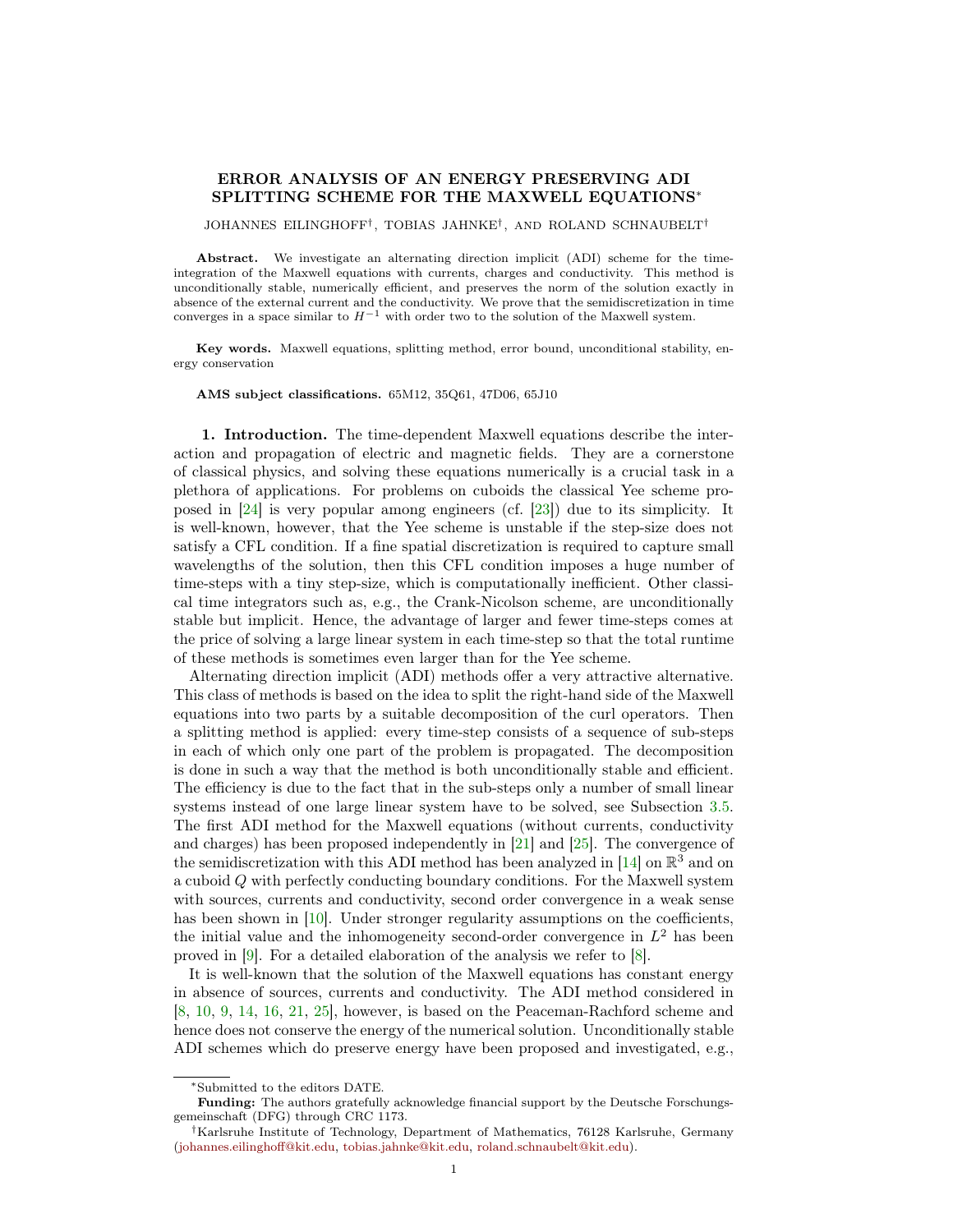in [\[4,](#page-18-5) [5,](#page-18-6) [12,](#page-18-7) [13,](#page-18-8) [18,](#page-18-9) [19\]](#page-18-10). The error of different energy-conserving ADI schemes with space discretization by finite differences on the Yee grid has been analyzed in [\[5\]](#page-18-6). It was shown that one of the schemes converges with order two in space and time if the solution belongs to  $C^3([0,T]; [C^3(Q)]^6)$ . Similar error bounds have been derived in [\[12\]](#page-18-7), and in [\[4\]](#page-18-5) and [\[13\]](#page-18-8) for the two-dimensional case. However, on a cuboid  $Q$ the solutions of the Maxwell system only belong to  $H^{\alpha}(Q)$  for  $\alpha < 3$ , in general, cf. Paragraph 4.4.2 in [\[6\]](#page-18-11).

We extend one of the unconditionally stable, norm-conserving ADI schemes from [\[5\]](#page-18-6) to the Maxwell system [\(2.1\)](#page-1-0) containing conductivity, currents, and charges. We prove an error bound of order two for this system. In contrast to earlier papers, we work on a level of regularity that is covered by the available existence theory for [\(2.1\)](#page-1-0), recalled in Section [2.](#page-1-1) In particular, we only make assumptions on the given current and the initial fields, but not on the solution itself. Our data belong to a suitable subspace of  $H^2$  and the error is measured in  $H^{-1}$ , roughly speaking. The proof of our main convergence theorem [4.1](#page-11-0) is based on a new and quite sophisticated error recursion. It involves triple products of the two (first order) operators A and B forming the ADI splitting, cf. Section [3.](#page-4-0) Since we can only guarantee that the solution belong to  $H^2$ , we thus have to measure the error in  $H^{-1}$ . For the non-conservative ADI system from  $[21, 25]$  $[21, 25]$  $[21, 25]$ , the error formulas of  $[8, 10, 9, 14]$  $[8, 10, 9, 14]$  $[8, 10, 9, 14]$  $[8, 10, 9, 14]$  $[8, 10, 9, 14]$  $[8, 10, 9, 14]$  $[8, 10, 9, 14]$ only contain double products of  $A$  and  $B$ . In these papers we were thus able to establish second convergence in  $L^2$ , assuming one more degree of initial regularity. To treat conductivity, currents, and charges, we make use of the functional analytic framework developed in our recent works [\[8,](#page-18-3) [9\]](#page-18-2). Besides the solvability of the Maxwell system in certain subspaces of  $H^1$  and  $H^2$ , see Section [2,](#page-1-1) we need mapping properties of the operators A, B and their adjoints in  $L^2$  and a suitable subspace of  $H<sup>1</sup>$ , as explained in Section [3.](#page-4-0) In Theorem [4.1](#page-11-0) we apply these properties in a weak setting which requires great care. They also imply the stability of the schemes in  $L^2$  and  $H^1$  in Theorem [3.2.](#page-8-0)

Instead of the full discretization as in  $[4, 5, 13, 12]$  $[4, 5, 13, 12]$  $[4, 5, 13, 12]$  $[4, 5, 13, 12]$  $[4, 5, 13, 12]$  $[4, 5, 13, 12]$  $[4, 5, 13, 12]$ , we analyze the semidiscretization in time. Although ADI methods are typically combined with a space discretization by finite differences on the Yee grid, it was shown in [\[15,](#page-18-12) [3\]](#page-18-13) that discontinuous Galerkin methods or finite element methods with mass lumping are also compatible with the ADI approach. In order to make use of this flexibility it is advantageous to analyze the disretization in time and space independently. We expect that our results can be extended to such a full discretization.

<span id="page-1-1"></span>2. The Maxwell system and auxiliary results. Let  $Q = (a_1^-, a_1^+) \times$  $(a_2^-, a_2^+) \times (a_3^-, a_3^+) \subseteq \mathbb{R}^3$  be a non-empty cuboid with (Lipschitz) boundary  $\Gamma = \partial Q$ and outer unit normal  $\nu(x)$  defined for almost all  $x \in \partial Q$ . Our goal is to approximate the electric and magnetic fields  $\mathbf{E}(t,x) \in \mathbb{R}^3$  and  $\mathbf{H}(t,x) \in \mathbb{R}^3$  which solve the Maxwell equations

<span id="page-1-0"></span>(2.1a) 
$$
\partial_t \mathbf{E}(t) = \frac{1}{\varepsilon} \operatorname{curl} \mathbf{H}(t) - \frac{1}{\varepsilon} (\sigma \mathbf{E}(t) + \mathbf{J}(t)) \quad \text{in } Q, \ t \in [0, T],
$$

(2.1b) 
$$
\partial_t \mathbf{H}(t) = -\frac{1}{\mu} \operatorname{curl} \mathbf{E}(t) \qquad \text{in } Q, \ t \in [0, T],
$$

<span id="page-1-4"></span>(2.1c) 
$$
\operatorname{div}(\varepsilon \mathbf{E}(t)) = \rho(t), \qquad \operatorname{div}(\mu \mathbf{H}(t)) = 0 \qquad \text{in } Q, \ t \in [0, T],
$$

<span id="page-1-3"></span>(2.1d)  $\mathbf{E}(t) \times \nu = 0, \quad \mu \mathbf{H}(t) \cdot \nu = 0 \quad \text{on } \partial Q, t \in [0, T],$ 

<span id="page-1-2"></span>(2.1e)  $\mathbf{E}(0) = \mathbf{E}_0$ ,  $\mathbf{H}(0) = \mathbf{H}_0$  in Q.

As we consider functions as points in function spaces, we often omit the spatial variable and write  $\mathbf{E}(t)$  instead of  $\mathbf{E}(t,x)$  and so on. The initial fields  $\mathbf{E}_0(x) \in \mathbb{R}^3$ and  $\mathbf{H}_0(x) \in \mathbb{R}^3$  in [\(2.1e\)](#page-1-2), the current density  $\mathbf{J}(t,x) \in \mathbb{R}^3$ , the permittivity  $\varepsilon(x)$ , the permeability  $\mu(x)$ , and the conductivity  $\sigma(x)$  are given. As in [\[10\]](#page-18-1) we assume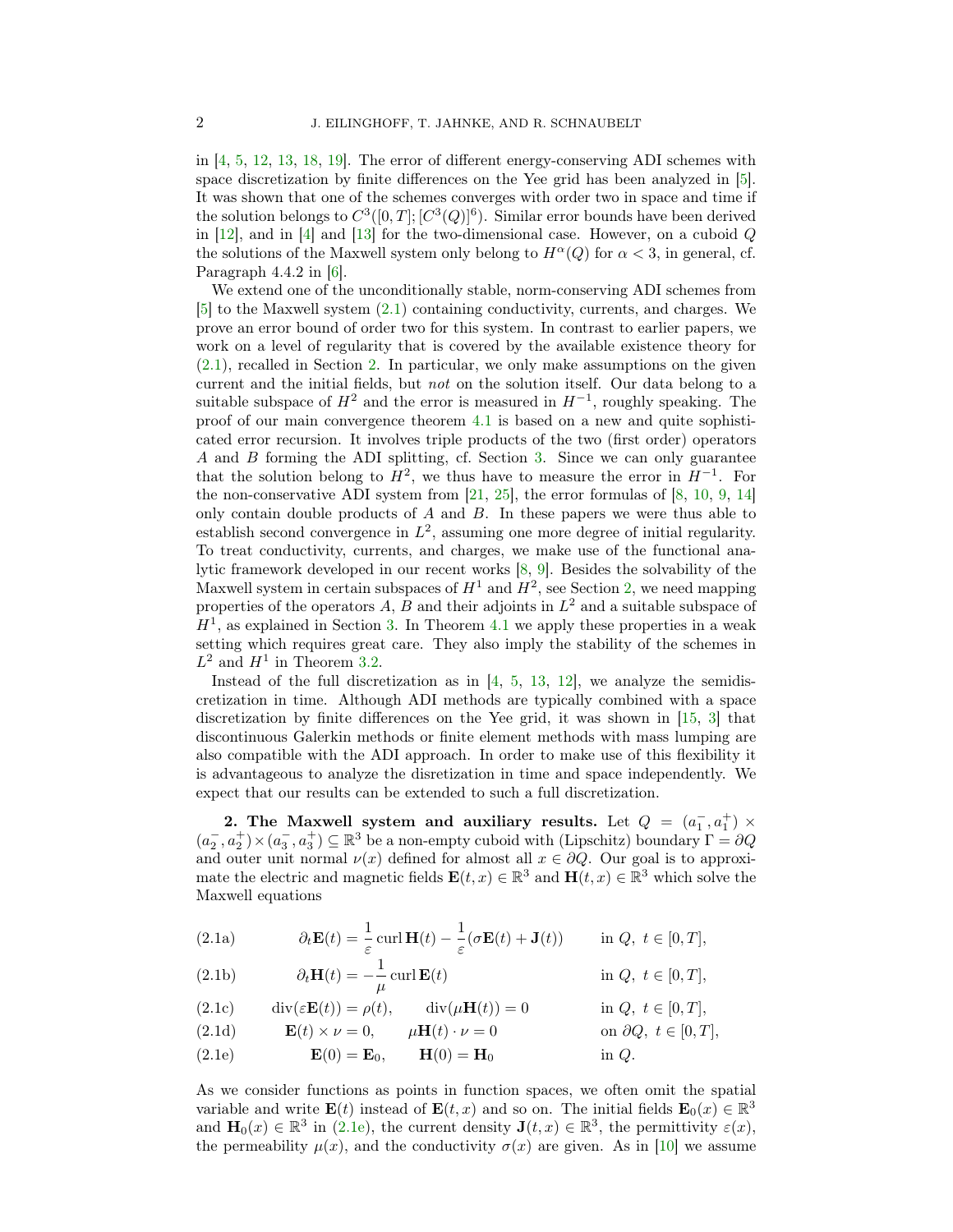<span id="page-2-0"></span>throughout that the material coefficients satisfy

(2.2a) 
$$
\varepsilon, \mu, \sigma \in W^{1,\infty}(Q,\mathbb{R}) \cap W^{2,3}(Q,\mathbb{R}),
$$

(2.2b) 
$$
\varepsilon, \mu \ge \delta
$$
 for a constant  $\delta > 0$ ,  $\sigma \ge 0$ .

By Proposition 2.3 in [\[10\]](#page-18-1), the charge density  $\rho(t, x) \in \mathbb{R}$  depends on **E** and **J** via

<span id="page-2-1"></span>(2.3) 
$$
\rho(t) = \text{div}(\varepsilon \mathbf{E}(t)) = \text{div}(\varepsilon \mathbf{E}_0) - \int_0^t \text{div}(\sigma \mathbf{E}(s) + \mathbf{J}(s)) ds, \qquad t \ge 0.
$$

The boundary conditions [\(2.1d\)](#page-1-3) model a perfectly conducting boundary.

Before deriving numerical methods for the Maxwell system, we introduce notation and collect a number of basic results, cf. [\[10\]](#page-18-1) and [\[9\]](#page-18-2). We use the standard Sobolev spaces  $W^{k,p}(\Omega)$  for  $k \in \mathbb{N}_0$ ,  $p \in [1,\infty]$  and open subsets  $\Omega \subseteq \mathbb{R}^m$ , where we denote  $W^{0,p}(\Omega) = L^p(\Omega)$  and  $H^k(\Omega) = W^{k,2}(\Omega)$ . For  $s \in (0,\infty) \setminus \mathbb{N}$  and an integer k > s, the Slobodeckij spaces  $H^s(\Omega) = (L^2(\Omega), H^k(\Omega))_{s/k, 2}$  are defined by real interpolation, see Section 7.32 in [\[1\]](#page-18-14) or [\[20\]](#page-19-4). For  $s \geq 0$  we let  $H^{-s}(\Omega)$  be the dual space of  $H^s_0(\Omega)$  , where the subscript 0 always denotes the closure of test functions in the respective norm. For  $s \in [0,1]$  we employ the spaces  $H<sup>s</sup>(\Gamma)$  at the boundary, see Section 2.5 of [\[22\]](#page-19-5). Moreover,  $H^{-s}(\Gamma)$  is the dual space of  $H^{s}(\Gamma)$ . We write

$$
\Gamma_j^{\pm} = \{ x \in \overline{Q} \mid x_j = a_j^{\pm} \} \quad \text{and} \quad \Gamma_j = \Gamma_j^- \cup \Gamma_j^+ \quad \text{for } j \in \{1, 2, 3\}.
$$

In the rest of the paper the symbol  $c$  denotes a generic constant that may have different values at different occurrences, but may depend only on  $Q, \delta, \|\varepsilon\|_{W^{1,\infty}} +$  $\|\varepsilon\|_{W^{2,3}}$ ,  $\|\mu\|_{W^{1,\infty}} + \|\mu\|_{W^{2,3}}$ , or  $\|\sigma\|_{W^{1,\infty}} + \|\sigma\|_{W^{2,3}}$ . We also note that operators like  $f \mapsto \varepsilon f$  are bounded on  $H^2(Q)$  and  $H^1(Q)$  by Sobolev's embedding with a norm controlled by the constants from  $(2.2)$ .

The intersection  $X \cap Y$  of two real Banach spaces X and Y is endowed with the norm  $||z||_X + ||z||_Y$ . If Y is continuously embedded into X, this is expressed by  $Y \hookrightarrow X$ . The notation  $X \cong Y$  means that X and Y are isomorphic. The duality pairing between X and its dual  $X^*$  is denoted by  $\langle x^*, x \rangle_{X^*,X}$  for  $x \in X$  and  $x^* \in X^*$ . If X is a Hilbert space with inner product  $(\cdot | \cdot)_X$ , then a dense embedding  $Y \hookrightarrow X$  implies that  $X \hookrightarrow Y^*$ , and  $x \in X \cong X^*$  acts on Y via  $\langle x, y \rangle_{Y^*,Y} = (x|y)_X$ for  $y \in Y \hookrightarrow X$ .

Let I be the identity operator and let  $\mathcal{B}(X, Y)$  be the space of bounded linear operators from X to Y with the special case  $\mathcal{B}(X) = \mathcal{B}(X, X)$ . The domain  $D(L)$  of a linear operator L is always equipped with the graph norm  $\| \cdot \|_L$  of L. If  $Y \hookrightarrow X$ , then we define the part  $L_Y$  of L in Y by  $D(L_Y) = \{y \in Y \cap D(L) | L y \in Y\}$  and  $L_Y y = Ly$  for all  $y \in D(L_Y)$ . The product LG of two operators L and G is defined on the domain  $D(LG) = \{x \in D(G) | Gx \in D(L)\}.$ 

For a closed operator L in X and a number  $\lambda$  in the resolvent set of L, the extrapolation space  $X_{-1} = X_{-1}^L$  of L is the completion of X with respect to the norm  $||x||_{-1} = ||(\lambda I - L)^{-1}x||_X$ . There is a continuous extension  $L_{-1} : X \to X_{-1}$ of  $L: D(L) \to X$ , and the resolvent operators of  $L_{-1}$  extend those of L. If L is the generator of a  $C_0$ –semigroup  $T(\cdot)$  on X, then  $L_{-1}$  generates the semigroup  $T_{-1}(\cdot)$  of extensions to  $X_{-1}$ . If X is reflexive, then  $X_{-1}^L$  can be identified with the dual space of  $D(L^*)$ . These results can be found, e.g., in Section V.1.3 in [\[2\]](#page-18-15) or Section II.5a in [\[11\]](#page-18-16).

The Maxwell system [\(2.1\)](#page-1-0) is studied in the space  $X = L^2(Q)^6$  with the weighted inner product

$$
((u, v) | (\varphi, \psi))_X = \int_Q (\varepsilon u \cdot \varphi + \mu v \cdot \psi) \,dx
$$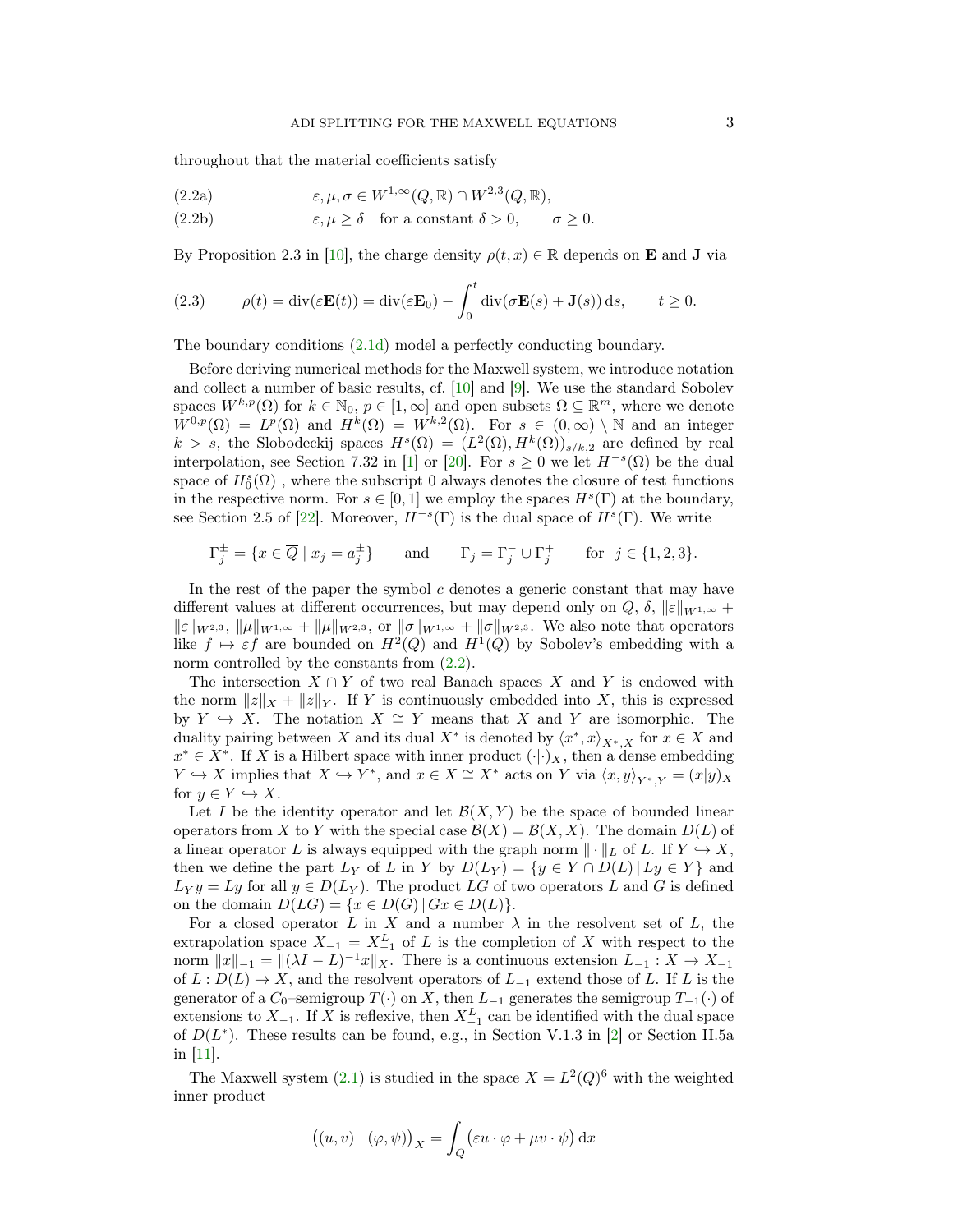for  $(u, v), (\varphi, \psi) \in X$ . Here and below  $v \cdot w$  is the Euclidean inner product in  $\mathbb{R}^m$ . All vectors in this article are column vectors, but in order to keep notation simple we write  $(u, v)$  instead of  $(u^T, v^T)^T$ , and so on. Vectors  $(\cdot, \cdot)$  are not to be confused with the inner products  $(\cdot | \cdot)$ . The square of the norm  $\left\| \cdot \right\|_X$  induced by the weighted inner product is twice the physical energy of the fields  $(E, H)$ , and because of  $(2.2)$ it is equivalent to the usual  $L^2$ -norm. In addition to X we use the Hilbert spaces

$$
H(\text{curl}, Q) = \{u \in L^{2}(Q)^{3} \mid \text{curl } u \in L^{2}(Q)^{3}\}, \quad ||u||_{\text{curl}}^{2} = ||u||_{L^{2}}^{2} + ||\text{curl } u||_{L^{2}}^{2},
$$
  

$$
H(\text{div}, Q) = \{u \in L^{2}(Q)^{3} \mid \text{div } u \in L^{2}(Q)\}, \quad ||u||_{\text{div}}^{2} = ||u||_{L^{2}}^{2} + ||\text{div } u||_{L^{2}}^{2}.
$$

According to Theorems 1 and 2 in Section IX.A.1.2 of [\[7\]](#page-18-17), the spaces  $H(\text{curl}, Q)$  and  $H(\text{div}, Q)$  have the following properties. The set of restrictions to Q of test functions on  $\mathbb{R}^3$  is a dense subspace of  $H(\text{curl}, Q)$  and  $H(\text{div}, Q)$ . The tangential trace  $u \mapsto$  $(u \times \nu)|_{\Gamma}$  on  $C(\overline{Q})^3 \cap H^1(Q)^3$  has a unique continuous extension  $\text{tr}_t : H(\text{curl}, Q) \to$  $H^{-1/2}(\Gamma)^3$  with kernel  $H_0(\text{curl}, Q)$ . Similarly, the normal trace  $u \mapsto (u \cdot \nu)|_{\Gamma}$  on  $C(\overline{Q})^3 \cap H^1(Q)^3$  has a unique continuous extension  $\text{tr}_n : H(\text{div}, Q) \to H^{-1/2}(\Gamma)$ . By Section 2.4 and 2.5 of [\[22\]](#page-19-5) the map  $f \mapsto f|_{\Gamma}$  defined on  $C(\overline{Q}) \cap H^1(Q)$  can be extended to a continuous and surjective trace operator  $\text{tr}: H^1(Q) \to H^{1/2}(\Gamma)$  with kernel  $H_0^1(Q)$ .

Some of the functions considered below have a different degree of regularity with respect to different spatial dimensions. Assume, for example, that  $f \in L^2(Q)$ is a function with  $\partial_1 f \in L^2(Q)$ , and let  $Q_1 = (a_2^-, a_2^+) \times (a_3^-, a_3^+)$ . Then  $f \in$  $H^1((a_1^-, a_1^+), L^2(Q_1)) \cong L^2(Q_1, H^1(a_1^-, a_1^+)),$  and thus f has traces at the rectangles  $\Gamma_1^{\pm} = \overline{\{a_1^{\pm}\}} \times Q_1$  whose norms in  $L^2(\Gamma_1^{\pm})$  are bounded by  $c(||f||_{L^2(Q)} + ||\partial_1 f||_{L^2(Q)})$ . This argument yields trace operators  $\text{tr}_{\Gamma_j^{\pm}}$  and  $\text{tr}_{\Gamma_j}$  for  $j \in \{1, 2, 3\}$ . If  $f \in H^1(Q)$ , then these trace operators coincide in  $\check{L}^2(\Gamma_j^{\pm})$ , respectively  $L^2(\Gamma_j)$ , with the respective restrictions of  $\operatorname{tr} f$ . In order to keep the notation simple, we usually write  $u_1 = 0$  on  $\Gamma_2$  instead of  $\text{tr}_{\Gamma_2}(u_1) = 0$ , and so on.

After these preparations we can introduce the Maxwell operator

<span id="page-3-0"></span>(2.4) 
$$
M = \begin{pmatrix} -\frac{\sigma}{\varepsilon}I & \frac{1}{\varepsilon} \operatorname{curl} \\ -\frac{1}{\mu} \operatorname{curl} & 0 \end{pmatrix}, \qquad D(M) = H_0(\operatorname{curl}, Q) \times H(\operatorname{curl}, Q)
$$

on X. The domain  $D(M)$  includes the electric boundary condition, but neither the magnetic boundary conditions nor the divergence conditions in [\(2.1\)](#page-1-0). In order to respect all conditions and to encode the regularity of the charge density  $\rho = \text{div}(\varepsilon u)$ , we define the subspace

$$
X_{\text{div}} := \{ (u, v) \in X \mid \text{div}(\mu v) = 0, \text{ tr}_n(\mu v) = 0, \text{ div}(\varepsilon u) \in L^2(Q) \}
$$
  
=  $\{ (u, v) \in X \mid \text{div}(\mu v) = 0, \text{ tr}_n v = 0, \text{ div } u \in L^2(Q) \}.$ 

All constraints in this definition are understood in  $H^{-1}(Q)$  or  $H^{-1/2}(\Gamma)$ , respec-tively. As noted in (2.4) of [\[10\]](#page-18-1), one can drop here  $\varepsilon$  and the second  $\mu$  because of  $(2.2)$ . Moreover,  $X_{\text{div}}$  is a Hilbert space with the norm given by

$$
\left\|(u,v)\right\|_{X_{\text{div}}}^2 = \left\|(u,v)\right\|_X^2 + \left\|\text{div}(\varepsilon u)\right\|_{L^2(Q)}^2.
$$

Let  $M_{\text{div}}$  be the part of M in  $X_{\text{div}}$ . We have seen in (2.5) of [\[10\]](#page-18-1) that

$$
D(M_{\rm div}^k) = D(M^k) \cap X_{\rm div}
$$

for  $k \in \mathbb{N}$ . Proposition 2.2 in [\[10\]](#page-18-1) yields the embedding and the traces

<span id="page-3-1"></span>(2.5) 
$$
D(M_{\text{div}}) \hookrightarrow H^1(Q)^6
$$
 and  $H_i = E_j = E_k = 0$  on  $\Gamma_i$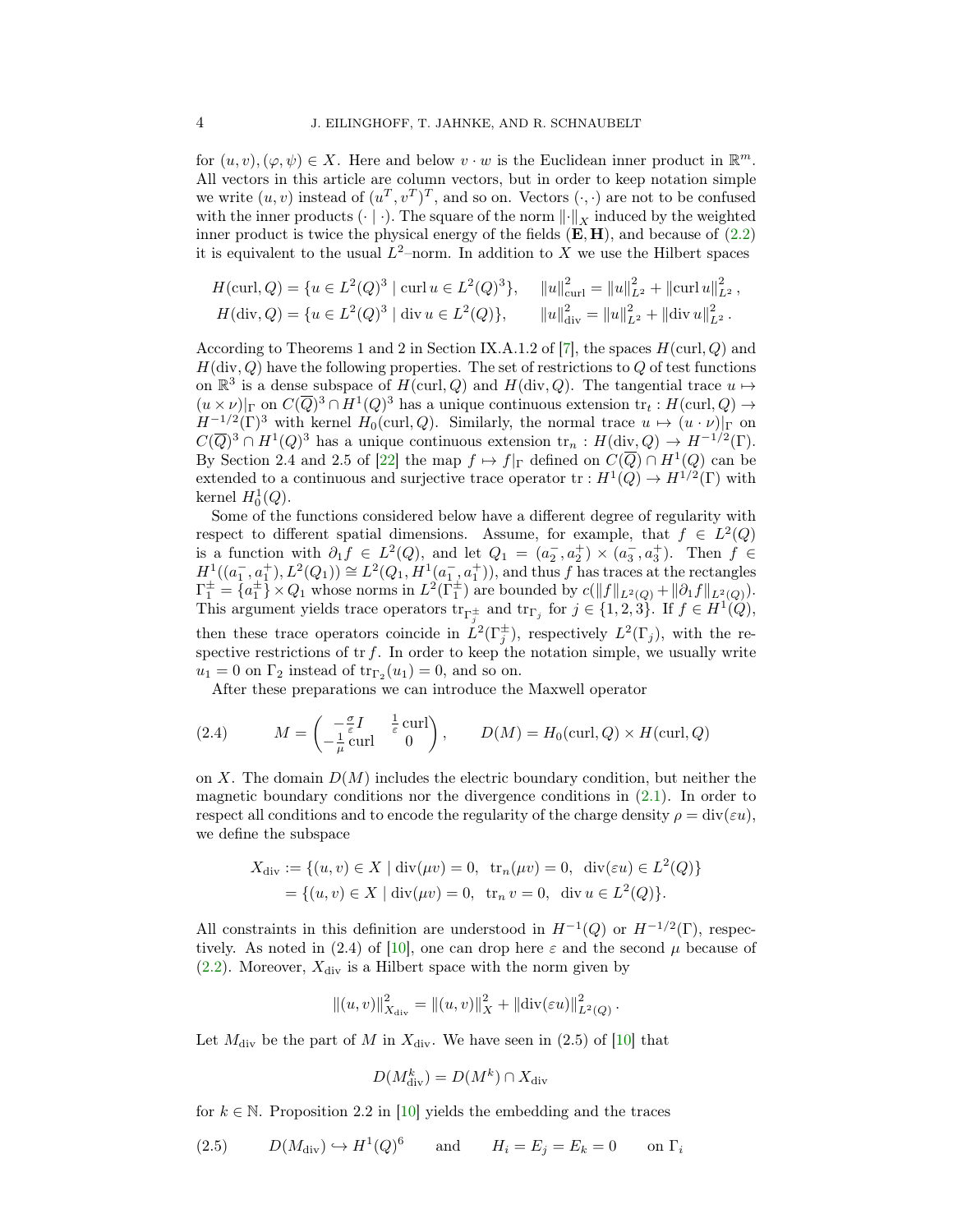for  $(E, H) \in D(M_{\text{div}})$  and  $(i, j, k) = \{(1, 2, 3), (2, 1, 3), (3, 1, 2)\}.$  The norm of the embedding is controlled by the constants from  $(2.2)$ . Proposition 2.3 in [\[10\]](#page-18-1) shows that M generates a contraction semigroup  $(e^{tM})_{t\geq0}$  on X whose restrictions  $e^{tM_{\text{div}}}$  form a linearly bounded  $C_0$ -semigroup on  $X_{\text{div}}$  with generator  $M_{\text{div}}$ ; i.e.,  $||e^{tM_{\text{div}}}||_{\mathcal{B}(X_{\text{div}})} \leq c(1+t)$ . Henceforth, we will use the abbreviations

$$
w := (\mathbf{E}, \mathbf{H})
$$
 and  $f(t) := -(\frac{1}{\varepsilon}\mathbf{J}(t), (0, 0, 0)).$ 

If  $w_0 = (\mathbf{E}_0, \mathbf{H}_0) \in D(M_{\text{div}})$  and  $f \in C([0, \infty), D(M_{\text{div}})) + C^1([0, \infty), X_{\text{div}})$ , the Maxwell system  $(2.1)$  is equivalent to the evolution equation

<span id="page-4-1"></span>(2.6) 
$$
w'(t) = Mw(t) + f(t), \qquad w(0) = w_0
$$

in  $X_{\text{div}}$ , and there is a unique solution

$$
w = (\mathbf{E}, \mathbf{H}) \in C^1([0, \infty), X_{\text{div}}) \cap C([0, \infty), D(M_{\text{div}}))
$$

of  $(2.6)$  given by

<span id="page-4-2"></span>(2.7) 
$$
w(t) = e^{tM_{\text{div}}}w_0 + \int_0^t e^{(t-s)M_{\text{div}}}f(s) ds.
$$

The charge density in  $(2.1c)$  is contained in  $L^2(Q)$  and determined by  $(2.3)$ .

In our error analysis we need a subspace of  $H^2$  on which  $e^{tM}$  induces a  $C_0$ semigroup. For the corresponding charge densities we use the space

$$
H_{00}^1(Q) = \left\{ f \in H^1(Q) \mid \text{tr}_{\Gamma'} f \in H_0^{1/2}(\Gamma') \text{ for all faces } \Gamma' \text{ of } Q \right\},\
$$

where we put  $H_0^{1/2}(\Gamma') = (L^2(\Gamma'), H_0^1(\Gamma'))_{1/2,2}$ . By interpolation,  $H_0^{1/2}(\Gamma')$  is embedded into  $H^{1/2}(\Gamma')$ . On the other hand, Proposition 2.11 of [\[17\]](#page-18-18) implies the embedding  $H_0^{\alpha}(\Gamma') \hookrightarrow H_0^{1/2}(\Gamma')$  for  $\alpha > 1/2$ . We now define the smaller state space

$$
X_2 = \{(u, v) \in D(M^2) \cap X_{\text{div}} \mid \text{div}(\varepsilon u) \in H^1_{00}(Q)\}\
$$

with the norm given by

$$
||(u, v)||_{X_2}^2 = ||(u, v)||_{D(M^2)}^2 + ||div(\varepsilon u)||_{H^1}^2 + \sum_{\Gamma' \text{ face of } Q} ||div(\varepsilon u)||_{H_0^{1/2}(\Gamma')}^2.
$$

Note that  $X_2$  is a Hilbert space. It contains fields in  $D(M_{\text{div}}^2)$  whose charge densities belong to  $H<sup>1</sup>$  and vanish on the edges of Q in a generalized sense.

Proposition 3.2 in [\[9\]](#page-18-2) says that  $X_2$  is continuously embedded into  $H^2(Q)^6$ , and the norm of the embedding is controlled by the constants from  $(2.2)$ . The part  $M_2$  of M in  $X_2$  has the domain  $D(M_2) = D(M^3) \cap X_2$ . By Proposition 3.3 in [\[9\]](#page-18-2) the restrictions  $e^{tM_2}$  of  $e^{tM}$  form a  $C_0$ -semigroup on  $X_2$  generated by  $M_2$  which is bounded by

(2.8) 
$$
||e^{tM_2}||_{\mathcal{B}(X_2)} \le c(1+t^3), \qquad t \ge 0.
$$

## <span id="page-4-3"></span><span id="page-4-0"></span>3. Unconditionally stable ADI methods.

3.1. Decomposition of the Maxwell operator. ADI splitting methods are based on a decomposition of the Maxwell operator  $M$  defined in  $(2.4)$  into

$$
A = \begin{pmatrix} -\frac{\sigma}{2\varepsilon}I & \frac{1}{\varepsilon}C_1 \\ \frac{1}{\mu}C_2 & 0 \end{pmatrix} \quad \text{and} \quad B = \begin{pmatrix} -\frac{\sigma}{2\varepsilon}I & -\frac{1}{\varepsilon}C_2 \\ -\frac{1}{\mu}C_1 & 0 \end{pmatrix}
$$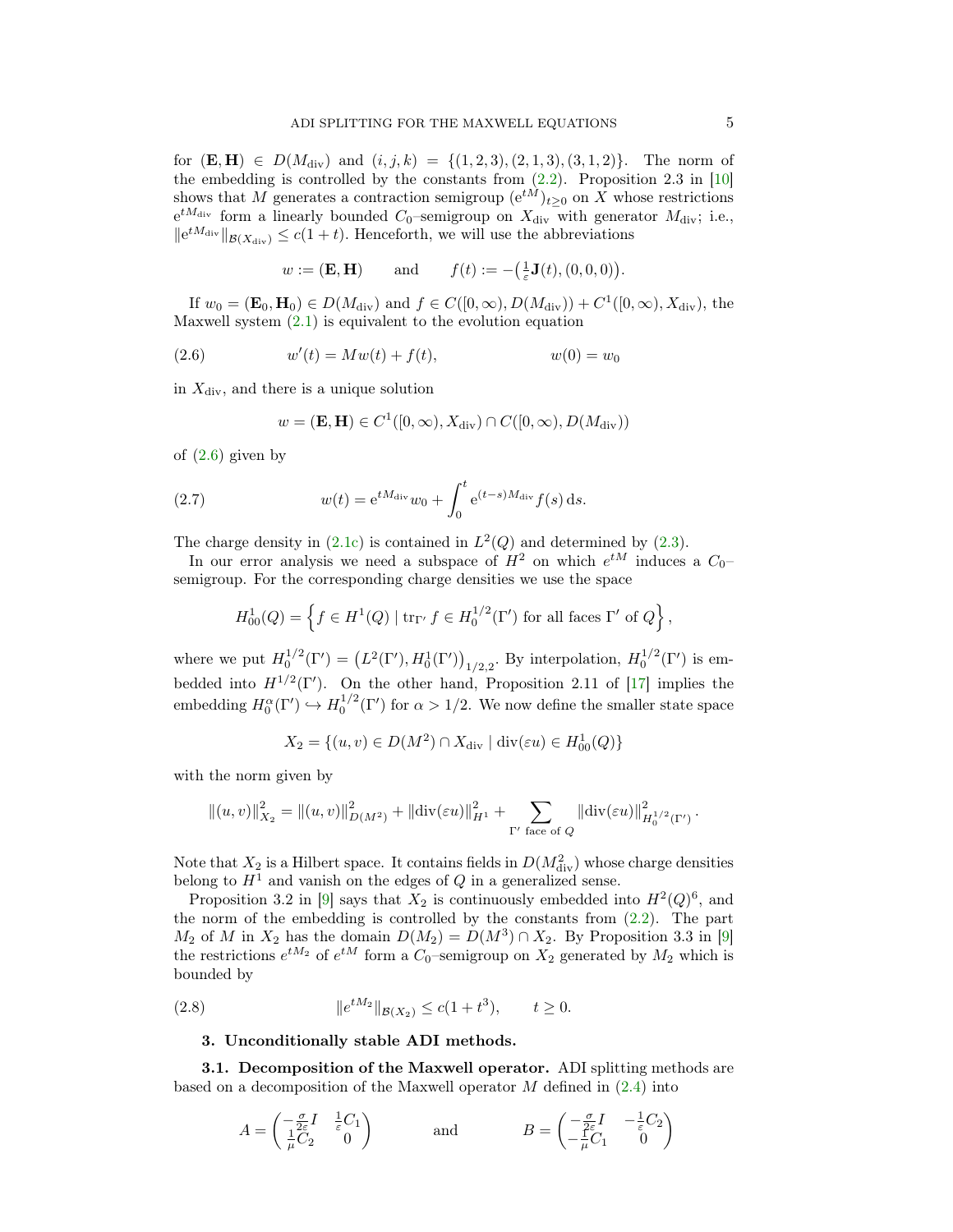with the operator-valued matrices

$$
C_1 = \begin{pmatrix} 0 & 0 & \partial_2 \\ \partial_3 & 0 & 0 \\ 0 & \partial_1 & 0 \end{pmatrix} \quad \text{and} \quad C_2 = \begin{pmatrix} 0 & \partial_3 & 0 \\ 0 & 0 & \partial_1 \\ \partial_2 & 0 & 0 \end{pmatrix}.
$$

The domains of A and B are

$$
D(A) = \{(u, v) \in X \mid (C_1v, C_2u) \in X, \text{ tr}_{\Gamma_2} u_1 = 0, \text{ tr}_{\Gamma_3} u_2 = 0, \text{ tr}_{\Gamma_1} u_3 = 0\},
$$
  
\n
$$
D(B) = \{(u, v) \in X \mid (C_2v, C_1u) \in X, \text{ tr}_{\Gamma_3} u_1 = 0, \text{ tr}_{\Gamma_1} u_2 = 0, \text{ tr}_{\Gamma_2} u_3 = 0\}.
$$

 $D(A)$  contains one half of the electric boundary conditions in  $D(M_{\rm div})$ , and  $D(B)$ contains the other half; cf. [\(2.5\)](#page-3-1). These traces exist since they fit to the partial derivatives in  $C_2u$  for A and in  $C_1u$  for B. We note that

$$
My = (A + B)y \quad \text{for all } y \in D(A) \cap D(B) \hookrightarrow D(M).
$$

Since neither the divergence conditions nor the magnetic boundary condition for the magnetic field are included in  $D(A)$  or  $D(B)$ , the operators A and B act on X and not on  $X_{\text{div}}$ .

By Proposition 3.1 in  $[10]$ , their adjoints are given by

$$
A^* = \begin{pmatrix} -\frac{\sigma}{2\varepsilon}I & -\frac{1}{\varepsilon}C_1 \\ -\frac{1}{\mu}C_2 & 0 \end{pmatrix} \quad \text{and} \quad B^* = \begin{pmatrix} -\frac{\sigma}{2\varepsilon}I & \frac{1}{\varepsilon}C_2 \\ \frac{1}{\mu}C_1 & 0 \end{pmatrix}
$$

in X with  $D(A^*) = D(A)$  and  $D(B^*) = D(B)$ . They further satisfy  $M^* = A^* + B^*$ on  $D(A^*) \cap D(B^*) \hookrightarrow D(M^*) = D(M)$ . We often use that  $D(M_{\text{div}}) \hookrightarrow D(L)$ and that the resolvents  $(I - \tau L)^{-1}$  are contractive on X for  $L \in \{A, B, A^*, B^*\}$ and  $\tau > 0$ , see Proposition 3.1 in [\[10\]](#page-18-1). Moreover, Proposition 4.1 in [\[9\]](#page-18-2) and the definition of  $X_2$  yield the embedding

<span id="page-5-2"></span>
$$
(3.1) \t\t X_2 \hookrightarrow D(A^2) \cap D(AB) \cap D(BA) \cap D(B^2) \cap D(M_{\text{div}}^2),
$$

which is crucial for our main convergence result. The norm of these embeddings are controlled by the constants from  $(2.2)$  and by  $Q$ .

3.2. Construction of ADI splitting methods. For simplicity we first consider the case  $f = 0$ . The problem [\(2.6\)](#page-4-1) then reduces to  $w'(t) = Mw(t)$  with initial value  $w(0) = w_0$  and solution  $w(t) = e^{tM}w(0)$ . By a suitable space discretization (e.g., by finite differences on the Yee grid), the unbounded operator  $M$  is replaced by a matrix  $\tilde{M}$ , which is typically so large that computing  $e^{t\tilde{M}}$  directly is impossible. Splitting methods are based on the observation that solving "parts" of the abstract Cauchy problem numerically is much cheaper. On a short time interval of length  $\tau > 0$ , the solution on X can formally be approximated by

<span id="page-5-0"></span>(3.2) 
$$
w(\tau) = e^{\tau M} w(0) \approx e^{\tau A/2} e^{\tau B} e^{\tau A/2} w(0).
$$

The error originates from the fact that  $A$  and  $B$  do not commute. In this approximation the problem  $w'(t) = Mw(t)$  is replaced by the two sub-problems  $y'(t) = Ay(t)$ and  $z'(t) = Bz(t)$  on intervals of length  $\tau/2$  and  $\tau$ , respectively. This is numerically very attractive, because each of the two sub-problem corresponds to three decou-pled wave equations; cf. [\[18,](#page-18-9) [5\]](#page-18-6). For example, the sub-problem  $y'(t) = Ay(t)$  with  $y = (\mathcal{E}_1, \mathcal{E}_2, \mathcal{E}_3, \mathcal{H}_1, \mathcal{H}_2, \mathcal{H}_3)$  is equivalent to the wave equations

<span id="page-5-1"></span>(3.3a) 
$$
\begin{cases}\n\mathcal{E}'_1 = -\frac{\sigma}{2\varepsilon}\mathcal{E}_1 + \frac{1}{\varepsilon}\partial_2\mathcal{H}_3, & \text{tr}_{\Gamma_2}\mathcal{E}_1 = 0, \\
\mathcal{H}'_3 = \frac{1}{\mu}\partial_2\mathcal{E}_1\n\end{cases}
$$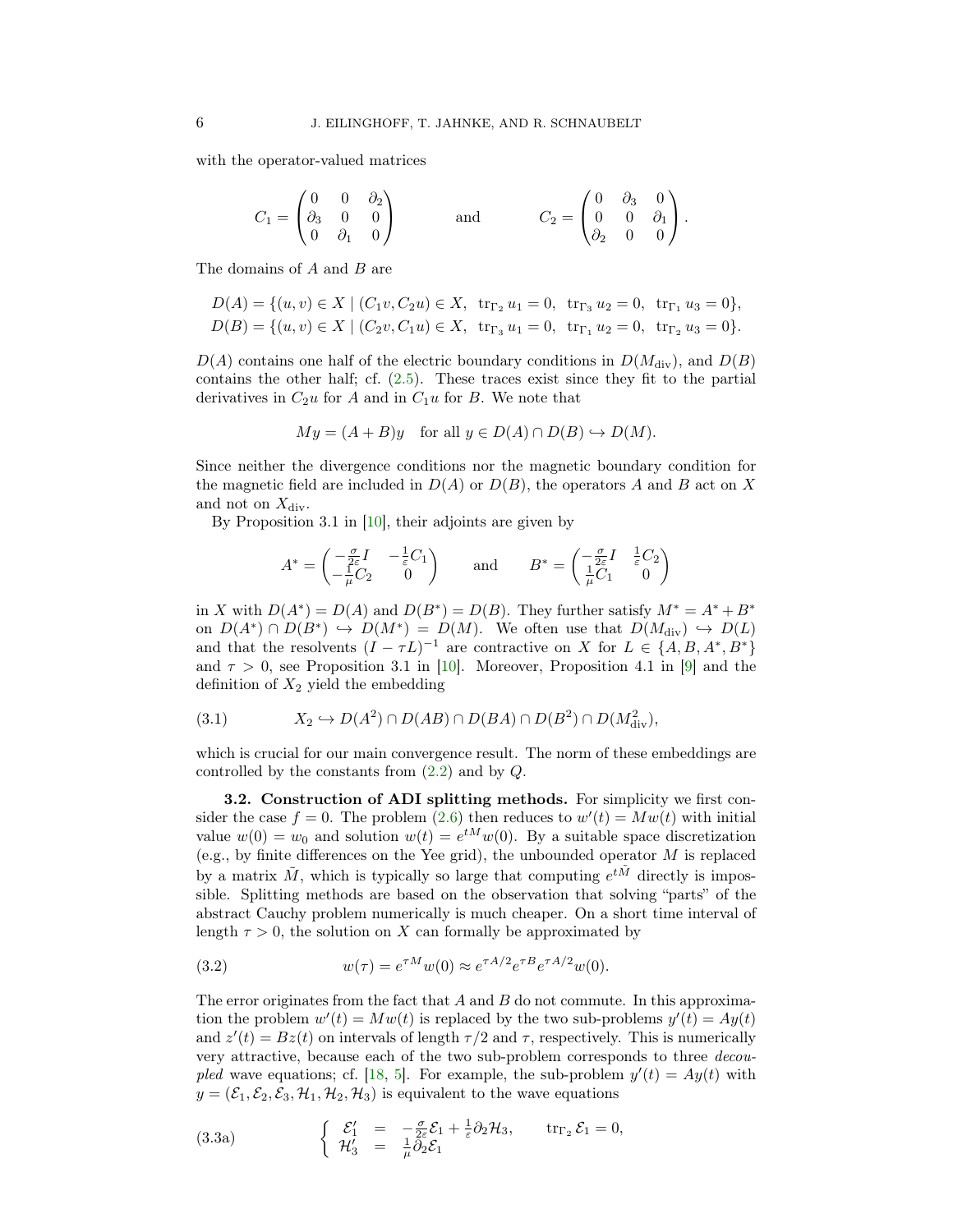<span id="page-6-1"></span>(3.3b) 
$$
\begin{cases}\n\mathcal{E}'_2 = -\frac{\sigma}{2\varepsilon}\mathcal{E}_2 + \frac{1}{\varepsilon}\partial_3\mathcal{H}_1, & \text{tr}_{\Gamma_3}\mathcal{E}_2 = 0, \\
\mathcal{H}'_1 = \frac{1}{\mu}\partial_3\mathcal{E}_2\n\end{cases}
$$

<span id="page-6-2"></span>(3.3c) 
$$
\begin{cases}\n\mathcal{E}'_3 = -\frac{\sigma}{2\varepsilon}\mathcal{E}_3 + \frac{1}{\varepsilon}\partial_1\mathcal{H}_2, & \text{tr}_{\Gamma_1}\mathcal{E}_3 = 0, \\
\mathcal{H}'_2 = \frac{1}{\mu}\partial_1\mathcal{E}_3.\n\end{cases}
$$

These three pairs of scalar-valued partial differential equations can be solved independently, whereas  $w'(t) = Mw(t)$  is a coupled system of six differential equations. The second sub-problem  $z'(t) = Bz(t)$  is equivalent to three similar wave equations; cf. [\[18,](#page-18-9) [5\]](#page-18-6). The approximation [\(3.2\)](#page-5-0) is only useful if  $\tau$  is sufficiently small, but iterating this procedure allows us to approximate the exact solution at time  $t_n = n\tau$ for  $n \in \mathbb{N}$  by

$$
w(t_n) = e^{n\tau M} w(0) \approx \left( e^{\tau A/2} e^{\tau B} e^{\tau A/2} \right)^n w(0).
$$

This procedure is called (exponential) Strang splitting method.

Unfortunately, computing the matrix exponentials  $e^{\tau A/2}$  and  $e^{\tau B}$  for the spatially discretized operators  $A$  and  $B$  is still too expensive in many applications, in spite of the decoupling. For this reason, we use the additional approximation  $e^L \approx \gamma(L)$ by the Cayley transform

$$
\gamma(L) = (I - \frac{1}{2}L)^{-1}(I + \frac{1}{2}L) = (I + \frac{1}{2}L)(I - \frac{1}{2}L)^{-1}
$$

for  $L \in \{\tau B, \frac{\tau}{2}A\}$ . From Proposition 3.1 in [\[10\]](#page-18-1) we recall that  $\gamma(\tau L)$  is contractive on X for  $L \in \{A, B, A^*, B^*\}$  and  $\tau > 0$ . From the perspective of numerical analysis, replacing  $e^L$  by  $\gamma(L)$  corresponds to approximating the exact flow of a linear evolution equation by one step of the trapezoidal rule. Since this additional approximation is compatible with the decoupling, computing  $\gamma(\frac{\tau}{2}A)$  and  $\gamma(\tau B)$  for the spatially discretized operators A and B is much cheaper than computing  $\gamma(\tau M)$ . This will be explained in detail in Subsection [3.5.](#page-9-0)

To summarize, the semidiscretization in time of the Cauchy problem [\(2.6\)](#page-4-1) in the special case  $f = 0$  reads

$$
w_{n+1} = \gamma(\tfrac{\tau}{2}A)\gamma(\tau B)\gamma(\tfrac{\tau}{2}A)w_n, \qquad n = 0, 1, 2, \dots,
$$

where  $w_n \approx w(t_n) = w(n\tau)$  is the approximation after *n* steps with the chosen step-size  $\tau > 0$ . For  $\sigma = 0$  this method coincides with the scheme EC-S-FDTDII-1 in [\[5\]](#page-18-6) if finite differences on the Yee grid are used to discretize space. In the first step the initial value  $w_0$  is available from  $(2.6)$ .

Now we return to the general case  $f \neq 0$ . The solution of the additional subproblem  $y'(t) = f(t)$  is simply

$$
y(t) = y_0 + \int_0^t f(s) \, \mathrm{d}s.
$$

Since in general the integral cannot be computed exactly, we approximate

$$
y(t) \approx y_0 + tf(s_\star)
$$

for some  $s_{\star} \in [0, t]$ . This yields (for instance) the following algorithm to obtain the new approximation  $w_{n+1} \approx w(t_{n+1})$  of the solution of [\(2.6\)](#page-4-1) from the current approximation  $w_n \approx w(t_n)$ :

<span id="page-6-0"></span>(3.4)   
\n1. 
$$
w_{n+1/5} = \gamma(\frac{\tau}{2}A)w_n
$$
\n2. 
$$
w_{n+2/5} = w_{n+1/5} + \frac{\tau}{2}f(t_n)
$$
\n3. 
$$
w_{n+3/5} = \gamma(\tau B)w_{n+2/5}
$$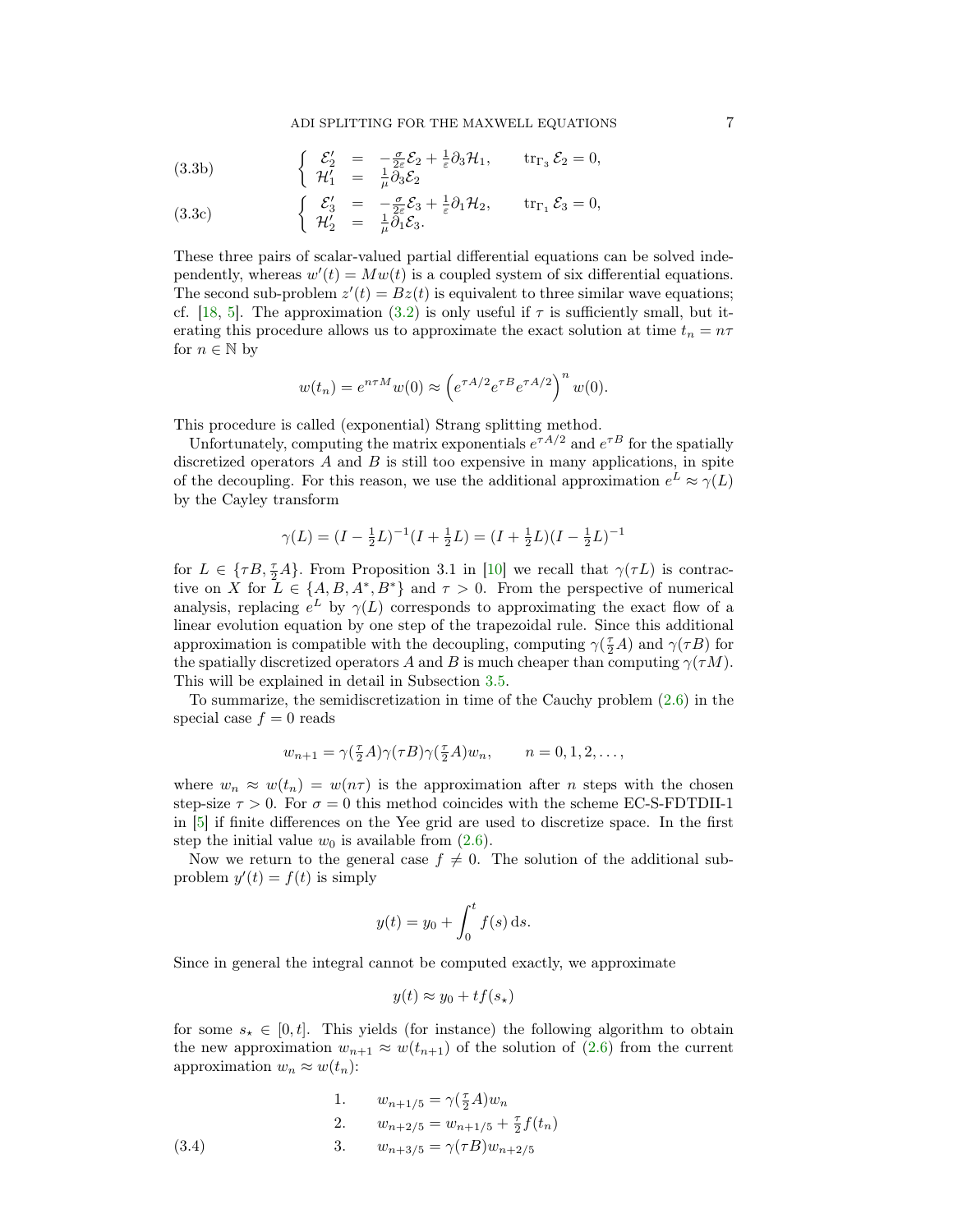4. 
$$
w_{n+4/5} = w_{n+3/5} + \frac{\tau}{2} f(t_{n+1})
$$
  
5. 
$$
w_{n+1} = \gamma(\frac{\tau}{2}A)w_{n+4/5}
$$

In steps 1. and 5. we thus approximate the flow of the sub-problem  $y'(t) = Ay(t)$ , in steps 2. und 4. the flow of  $y'(t) = f(t)$ , and in step 3. the flow of  $y'(t) = By(t)$ . Of course, the result of the five sub-steps can equivalently be expressed by

<span id="page-7-0"></span>
$$
(3.5) \qquad w_{n+1} = S_{\tau,t_n}(w_n) := \gamma(\tfrac{\tau}{2}A) \Big[ \gamma(\tau B) \big[ \gamma(\tfrac{\tau}{2}A)w_n + \tfrac{\tau}{2}f(t_n) \big] + \tfrac{\tau}{2}f(t_{n+1}) \Big].
$$

The order in which the sub-problems are propagated (" $A \rightarrow f \rightarrow B \rightarrow f \rightarrow A$ ") in the ADI scheme is more or less arbitrary. For example, interchanging the roles of A and B does not alter the convergence order. Another ADI scheme with the same order of convergence is obtained by interchanging the sub-step 1. with 2. and 4. with 5. (" $f \rightarrow A \rightarrow B \rightarrow A \rightarrow f$ "), which yields

$$
w_{n+1} = \frac{\tau}{2} f(t_{n+1}) + \gamma(\frac{\tau}{2}A)\gamma(\tau B)\gamma(\frac{\tau}{2}A) \left[w_n + \frac{\tau}{2}f(t_n)\right]
$$

instead of [\(3.5\)](#page-7-0). Moreover, replacing both  $f(t_n)$  and  $f(t_{n+1})$  by  $f(t_n + \tau/2)$  yields yet another ADI scheme with the same order of convergence. In Section [4.2](#page-11-1) we will prove error bounds for the method [\(3.5\)](#page-7-0), but other variants could be analyzed by the same techniques.

**3.3.** The splitting scheme in  $H^1$ . Our error analysis relies on the behavior of the split operators  $A$  and  $B$  in the subspace

$$
Y = \{(u, v) \in H^{1}(Q)^{6} \mid u_{j} = 0 \text{ on } \Gamma \setminus \Gamma_{j}, \ v_{j} = 0 \text{ on } \Gamma_{j} \text{ for all } j \in \{1, 2, 3\}\}\
$$

of  $H^1(Q)^6$ , which is endowed with the weighted inner product

$$
((u, v) | (\varphi, \psi))_Y = \int_Q \left( \varepsilon u \cdot \varphi + \mu v \cdot \psi + \varepsilon \sum_{j=1}^3 \partial_j u \cdot \partial_j \varphi + \mu \sum_{j=1}^3 \partial_j v \cdot \partial_j \psi \right) dx.
$$

The induced norm  $\|\cdot\|_Y$  is equivalent to the usual one on  $H^1$  due to [\(2.2\)](#page-2-0). The subspace Y is closed in  $H^1(Q)^6$  due to the continuity of the traces. Assumption [\(2.2\)](#page-2-0) yields that the space Y is invariant under maps like  $(u, v) \mapsto (\varepsilon u, \mu v)$ , and this will often be used henceforth. Moreover, our definitions imply the embedding

<span id="page-7-2"></span>
$$
(3.6) \t Y \hookrightarrow D(A) \cap D(B) \cap D(A^*) \cap D(B^*) \cap D(M) \cap D(M^*),
$$

whose norm is controlled by the constants from  $(2.2)$ . The parts of  $A, B, A^*$ , and  $B^*$  in Y are denoted by  $A_Y$ ,  $B_Y$ ,  $(A^*)_Y$ , and  $(B^*)_Y$ , respectively. By Lemma 3.2 in [\[10\]](#page-18-1), we have

$$
D(A_Y) = D((A^*)_Y) = \{(u, v) \in Y \mid (C_1v, C_2u) \in Y\}
$$
  
\n
$$
= \{(u, v) \in H^1(Q)^6 \mid u_j = 0 \text{ on } \Gamma \setminus \Gamma_j, v_j = 0 \text{ on } \Gamma_j \text{ for } j \in \{1, 2, 3\},
$$
  
\n
$$
\partial_2 u_1, \partial_3 u_2, \partial_1 u_3, \partial_3 v_1, \partial_1 v_2, \partial_2 v_3 \in H^1(Q),
$$
  
\n
$$
\partial_3 v_1 = 0 \text{ on } \Gamma_3, \ \partial_1 v_2 = 0 \text{ on } \Gamma_1, \ \partial_2 v_3 = 0 \text{ on } \Gamma_2\},
$$
  
\n
$$
D(B_Y) = D((B^*)_Y) = \{(u, v) \in Y \mid (C_2v, C_1u) \in Y\}
$$
  
\n
$$
= \{(u, v) \in H^1(Q)^6 \mid u_j = 0 \text{ on } \Gamma \setminus \Gamma_j, v_j = 0 \text{ on } \Gamma_j \text{ for } j \in \{1, 2, 3\},
$$
  
\n
$$
\partial_3 u_1, \partial_1 u_2, \partial_2 u_3, \partial_2 v_1, \partial_3 v_2, \partial_1 v_3 \in H^1(Q),
$$
  
\n
$$
\partial_2 v_1 = 0 \text{ on } \Gamma_2, \ \partial_3 v_2 = 0 \text{ on } \Gamma_3, \ \partial_1 v_3 = 0 \text{ on } \Gamma_1\}.
$$

Proposition 3.6 in [\[10\]](#page-18-1) states that for all  $L \in \{A, B, A^*, B^*\}$  the part  $L_Y$  of L in Y generates a  $C_0$ -semigroup on Y bounded by  $e^{\kappa t}$  with

<span id="page-7-1"></span>
$$
(3.7) \qquad \kappa = \frac{3\left\|\nabla\sigma\right\|_{L^{\infty}}}{4\delta} + \frac{3\left\|\sigma\right\|_{L^{\infty}}\left\|\nabla\varepsilon\right\|_{L^{\infty}}}{4\delta^2} + \frac{\left\|\nabla\varepsilon\right\|_{L^{\infty}} + \left\|\nabla\mu\right\|_{L^{\infty}}}{2\delta^2}.
$$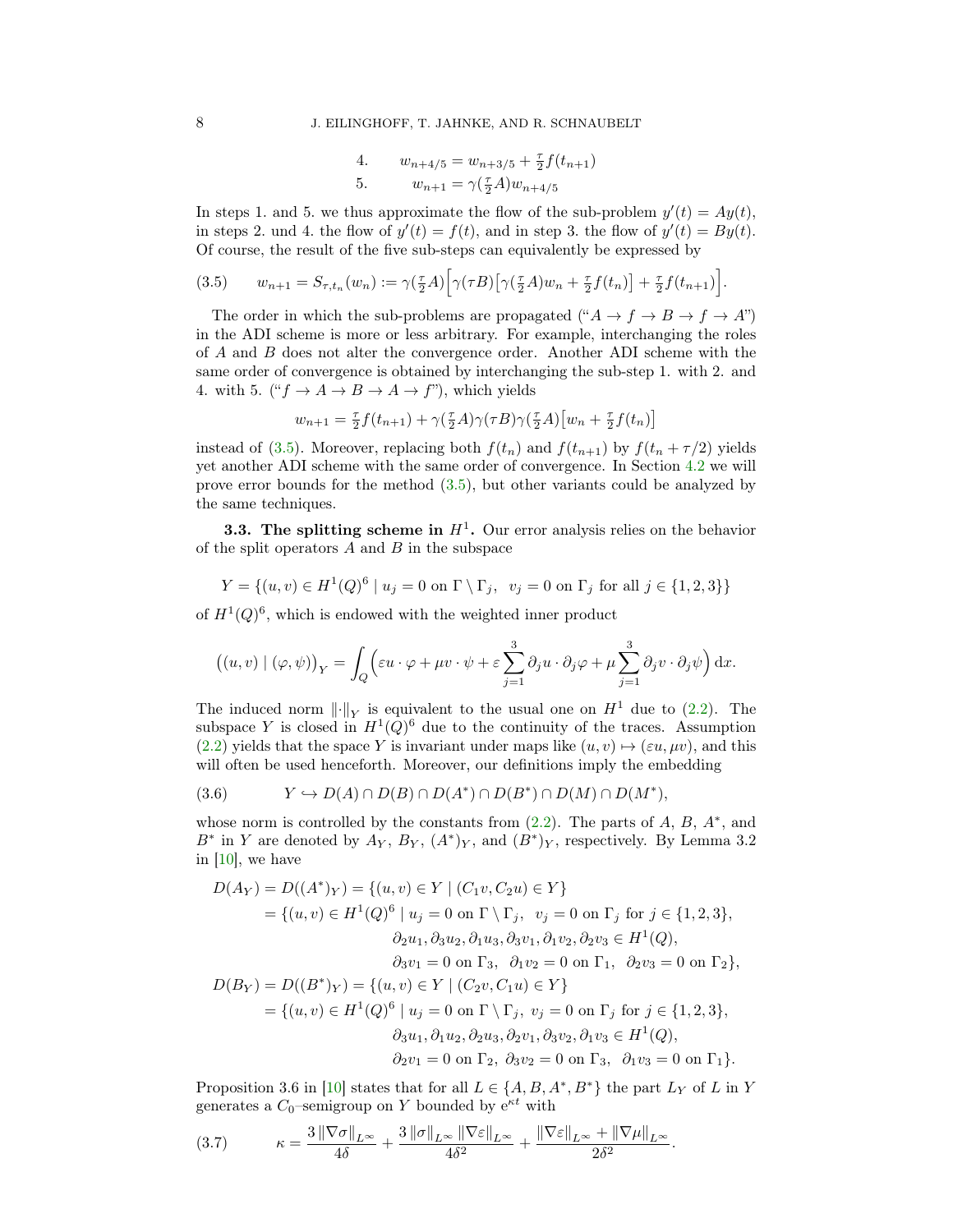By the same proposition, the resolvent  $(I - \tau L_Y)^{-1}$  is the restriction of  $(I - \tau L)^{-1}$ to  $Y$ . This resolvent is bounded by

$$
\left\| (I - \tau L_Y)^{-1} \right\|_{\mathcal{B}(Y)} \le \frac{1}{1 - \tau \kappa}
$$

for all  $0 < \tau < \frac{1}{\kappa}$ , and hence  $||(I - \tau L_Y)^{-1}||_{\mathcal{B}(Y)} \le 2$  for all  $0 < \tau \le \frac{1}{2\kappa}$ . The Cayley transform  $\gamma(\tau L_Y)$  coincides with the restriction of  $\gamma(\tau L)$  to Y, and Proposition 3.6 in [\[10\]](#page-18-1) provides the bound

<span id="page-8-1"></span>
$$
(3.8) \t\t\t\t\t \|\gamma(\tau L_Y)\|_{\mathcal{B}(Y)} \le e^{3\kappa \tau}
$$

for all  $0 < \tau \leq \tau_0$  with a constant  $\tau_0 \in (0, (2\kappa)^{-1}]$  that depends only on  $\kappa$ . The above results imply the following observation.

<span id="page-8-3"></span>Remark 3.1. Let  $w_0 \in Y$  and let  $f(t) \in Y$  for all  $t \geq 0$ . Under the assumption  $(2.2), w_{n+k/5}$  $(2.2), w_{n+k/5}$  belongs to Y for all  $n \in \mathbb{N}_0$  and all  $k \in \{0, 1, 2, 3, 4\}.$ 

3.4. Unconditional stability of the ADI scheme. In this subsection we will prove that the numerical semidiscretization with the ADI scheme can be bounded by the initial data and the inhomogenity without any CFL condition on the step-size. This unconditional stability is a major advantage of the ADI method over, say, the Yee scheme, which requires a sufficiently small step-size to be stable. Unconditional stability of full discretizations with ADI methods in time and spatial discretization on the Yee grid has been shown in [\[19,](#page-18-10) [5\]](#page-18-6) and for the two-dimensional case in [\[4\]](#page-18-5). Using the notation

$$
C(\tau)=\gamma(\tfrac{\tau}{2}A)\gamma(\tau B)\gamma(\tfrac{\tau}{2}A)
$$

for  $\tau > 0$ , we can write the ADI scheme [\(3.5\)](#page-7-0) as

$$
w_{n+1} = S_{\tau,t_n}(w_n) = C(\tau)w_n + \frac{\tau}{2}\gamma(\frac{\tau}{2}A)\Big[\gamma(\tau B)f(t_n) + f(t_{n+1})\Big]
$$

for  $n \in \mathbb{N}$ . By induction, the approximation at  $t_n = n\tau$  is given by

<span id="page-8-2"></span>(3.9) 
$$
w_n = C(\tau)^n w_0 + \frac{\tau}{2} \sum_{k=1}^n C(\tau)^{n-k} \gamma(\frac{\tau}{2}A) (\gamma(\tau B) f(t_{k-1}) + f(t_k)).
$$

Proposition 3.1 in [\[10\]](#page-18-1) and [\(3.8\)](#page-8-1) yield the bounds

<span id="page-8-4"></span>(3.10) 
$$
||C(\tau)||_{\mathcal{B}(X)} \le 1 \quad \text{and} \quad ||C(\tau)||_{\mathcal{B}(Y)} \le e^{6\kappa \tau}
$$

under the restriction  $\tau \leq \tau_0$  for the second estimate. Together with the representation  $(3.9)$  this shows immediately that the ADI scheme  $(3.5)$  is unconditionally stable in  $X$  and  $Y$ . This is summarized in the following theorem. Corresponding results for a different ADI scheme have been shown in [\[10,](#page-18-1) Theorem 4.2] and [\[9,](#page-18-2) Theorem 5.1].

<span id="page-8-0"></span>THEOREM 3.2. Let [\(2.2\)](#page-2-0) be true,  $n \in \mathbb{N}$ ,  $\tau \in (0,1]$  with  $T \geq n\tau$ , and  $w_n$  be the approximations from [\(3.5\)](#page-7-0).

(a) Let  $w_0 \in X$  and  $f \in C([0, T], X)$ . We then have

$$
||w_n||_X \le ||w_0||_X + T \max_{t \in [0,T]} ||f(t)||_X.
$$

(b) Let  $0 < \tau < \tau_0$ ,  $w_0 \in Y$  and  $f \in C([0,T], Y)$ . We then have

$$
||w_n||_{H^1} \le c e^{6\kappa T} (||w_0||_{H^1} + T \max_{t \in [0,T]} ||f(t)||_{H^1}).
$$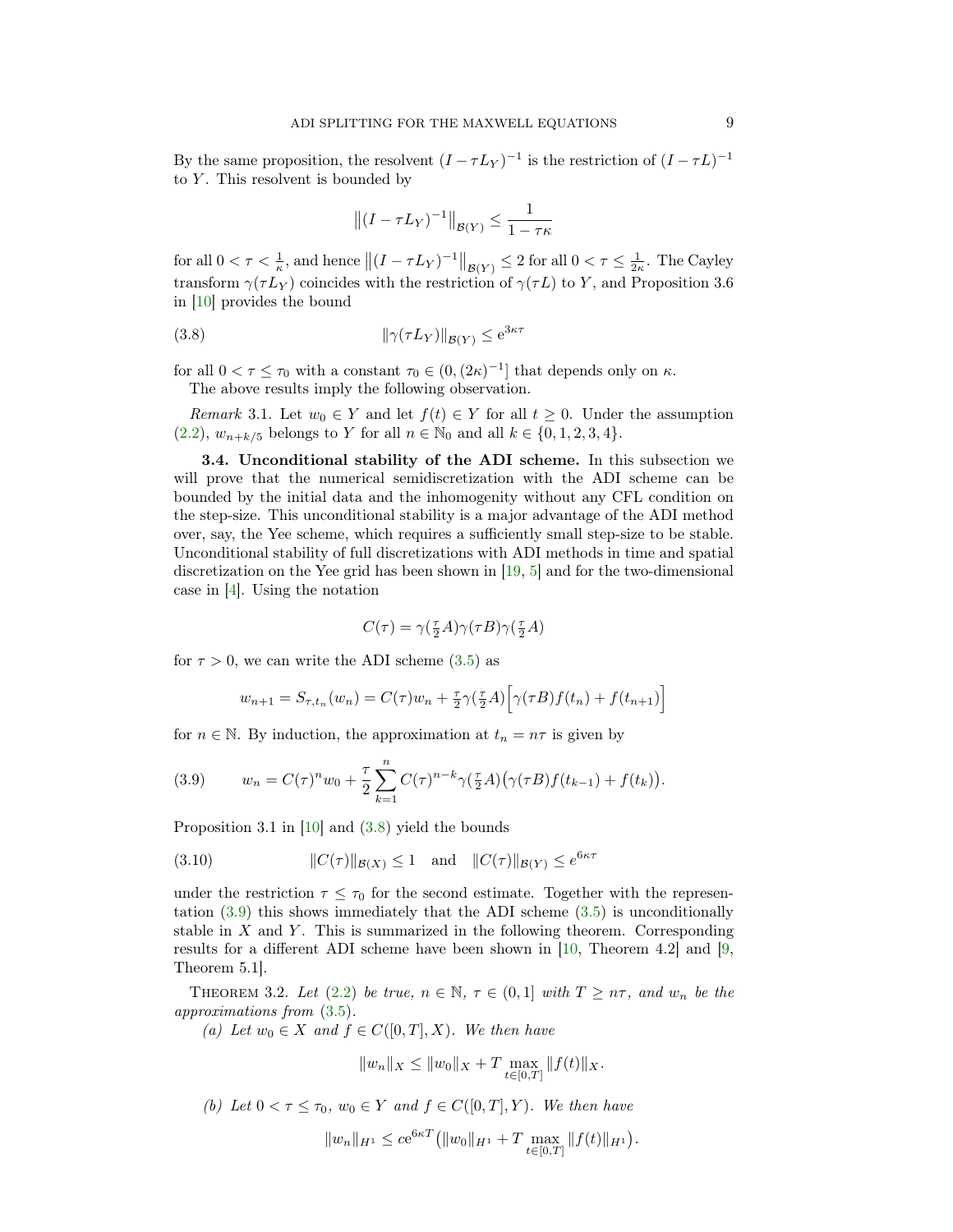The constants  $c > 0$  only depend on the constants from  $(2.2)$ .

Remark 3.3. If  $\sigma = 0$  and  $\mathbf{J} = 0$ , then the inequality in Theorem [3.2\(](#page-8-0)a) is actually an equality since then the operators  $A$  and  $B$  are skew-adjoint in  $X$  by Lemma 4.3 of  $[14]$ , and hence their Cayley transforms are unitary in X. The scheme thus preserves the energy in this conservative case.

<span id="page-9-0"></span>3.5. Efficient evaluation of the Cayley transforms. As mentioned before the Cayley transforms in the ADI method [\(3.5\)](#page-7-0) involve implicit steps. In this subsection we explain how to evaluate the Cayley transforms in an efficient way. The case  $\sigma = 0$  with space discretization on the Yee grid has been discussed in [\[5,](#page-18-6) Section 4], [\[19,](#page-18-10) Section 3.3] and for two space dimensions in [\[4,](#page-18-5) Section 2.2] and [\[13,](#page-18-8) Section 2].

Let  $w_0 \in Y$  and  $f(t) \in Y$  for all  $t \geq 0$  so that  $(\mathbf{E}_{n+k/5}, \mathbf{H}_{n+k/5})$  belong to Y for all  $n \in \mathbb{N}$  and  $k \in \{0, 1, 2, 3, 4\}$  by Remark [3.1.](#page-8-3) The first substep in [\(3.4\)](#page-6-0) can be rewritten as

<span id="page-9-1"></span>(3.11a) 
$$
(1 + \frac{\sigma \tau}{8\varepsilon})\mathbf{E}_{n+1/5} - \frac{\tau}{4\varepsilon}C_1\mathbf{H}_{n+1/5} = (1 - \frac{\sigma \tau}{8\varepsilon})\mathbf{E}_n + \frac{\tau}{4\varepsilon}C_1\mathbf{H}_n,
$$
  
(3.11b) 
$$
(\frac{\tau}{8})\mathbf{E}_n - \frac{\tau}{4\varepsilon}C_1\mathbf{F}_n + \mathbf{H}_n = \frac{\tau}{8\varepsilon}C_1\mathbf{F}_n + \mathbf{H}_n
$$

<span id="page-9-2"></span>(3.11b) 
$$
-\frac{\tau}{4\mu}C_2\mathbf{E}_{n+1/5} + \mathbf{H}_{n+1/5} = \frac{\tau}{4\mu}C_2\mathbf{E}_n + \mathbf{H}_n
$$

in  $L^2(Q)^3$ . These six equations for  $\mathbf{E}_{n+1/5} = (\mathbf{E}_{n+1/5}^1, \mathbf{E}_{n+1/5}^2, \mathbf{E}_{n+1/5}^3)$  and  $\mathbf{H}_{n+1/5} = (\mathbf{H}_{n+1/5}^1, \mathbf{H}_{n+1/5}^3, \mathbf{H}_{n+1/5}^3)$  decouple into three pairs of equations corresponding to  $(3.3a)$ ,  $(3.3b)$ , and  $(3.3c)$ . For example, the first component of  $(3.11a)$ and the third component of [\(3.11b\)](#page-9-2) yield

$$
\begin{pmatrix}\n(1 + \frac{\sigma \tau}{8\varepsilon})I & -\frac{\tau}{4\varepsilon}\partial_2 \\
-\frac{\tau}{4\mu}\partial_2 & I\n\end{pmatrix}\n\begin{pmatrix}\n\mathbf{E}^1_{n+1/5} \\
\mathbf{H}^3_{n+1/5}\n\end{pmatrix} = \begin{pmatrix}\n(1 - \frac{\sigma \tau}{8\varepsilon})I & \frac{\tau}{4\varepsilon}\partial_2 \\
\frac{\tau}{4\mu}\partial_2 & I\n\end{pmatrix}\n\begin{pmatrix}\n\mathbf{E}^1_n \\
\mathbf{H}^3_n\n\end{pmatrix}
$$

which is nothing else than the trapezoidal rule with step-size  $\tau/2$  applied to [\(3.3a\)](#page-5-1).

Now we define for  $\lambda \in {\epsilon, \mu}$  the operators

(3.12)  
\n
$$
D_{\lambda}^{(1)} = C_1 \frac{1}{\lambda} C_2 = \begin{pmatrix} \partial_2 \frac{1}{\lambda} \partial_2 & 0 & 0 \\ 0 & \partial_3 \frac{1}{\lambda} \partial_3 & 0 \\ 0 & 0 & \partial_1 \frac{1}{\lambda} \partial_1 \end{pmatrix} \text{ and}
$$
\n
$$
D_{\lambda}^{(2)} = C_2 \frac{1}{\lambda} C_1 = \begin{pmatrix} \partial_3 \frac{1}{\lambda} \partial_3 & 0 & 0 \\ 0 & \partial_1 \frac{1}{\lambda} \partial_1 & 0 \\ 0 & 0 & \partial_2 \frac{1}{\lambda} \partial_2 \end{pmatrix}
$$

on the domains  $D(\partial_{22})\times D(\partial_{33})\times D(\partial_{11})$  and  $D(\partial_{33})\times D(\partial_{11})\times D(\partial_{22})$ , respectively, where  $D(\partial_{kk})$  is the set of  $g \in L^2(Q)$  with  $\partial_k g, \partial_{kk} g \in L^2(Q)$  and  $g = 0$  on  $\Gamma_k$ . We observe that for  $(u, v) \in Y$  the fields  $D_{\lambda}^{(j)}$  $_{\lambda}^{(j)}u$  and  $D_{\lambda}^{(j)}$  $\lambda^{(j)}v$  belong to  $H^{-1}(Q)^3$ . Inserting  $(3.11b)$  into  $(3.11a)$  yields

<span id="page-9-3"></span>
$$
(3.13a) \quad ((1+\tfrac{\sigma\tau}{8\varepsilon})I - \tfrac{\tau^2}{16\varepsilon}D_{\mu}^{(1)})\mathbf{E}_{n+1/5} = ((1-\tfrac{\sigma\tau}{8\varepsilon})I + \tfrac{\tau^2}{16\varepsilon}D_{\mu}^{(1)})\mathbf{E}_n + \tfrac{\tau}{2\varepsilon}C_1\mathbf{H}_n,
$$

(3.13b) 
$$
\mathbf{H}_{n+1/5} = \frac{\tau}{4\mu} C_2 (\mathbf{E}_n + \mathbf{E}_{n+1/5}) + \mathbf{H}_n,
$$

in  $H^{-1}(Q)^3$ . Since  $D_{\mu}^{(1)}$  is diagonal, [\(3.13a\)](#page-9-3) corresponds to three *decoupled*, scalar valued elliptic problems on a three-dimensional domain. In each of these problems partial derivatives in only one spatial direction occur such that the other two directions are uncoupled, too. Solving such problems is relatively cheap: After a space discretization with the Yee grid, for example, each component of [\(3.13a\)](#page-9-3) reduces to a sequence of small linear problems with a tri-diagonal matrix (cf. [\[5\]](#page-18-6)), which can be solved with linear complexity.

Similarly, the third sub-step in [\(3.4\)](#page-6-0) can be rewritten as

$$
(1+\tfrac{\sigma\tau}{4\varepsilon})\mathbf{E}_{n+3/5} + \tfrac{\tau}{2\varepsilon}C_2\mathbf{H}_{n+3/5} = (1-\tfrac{\sigma\tau}{4\varepsilon})\mathbf{E}_{n+2/5} - \tfrac{\tau}{2\varepsilon}C_2\mathbf{H}_{n+2/5}
$$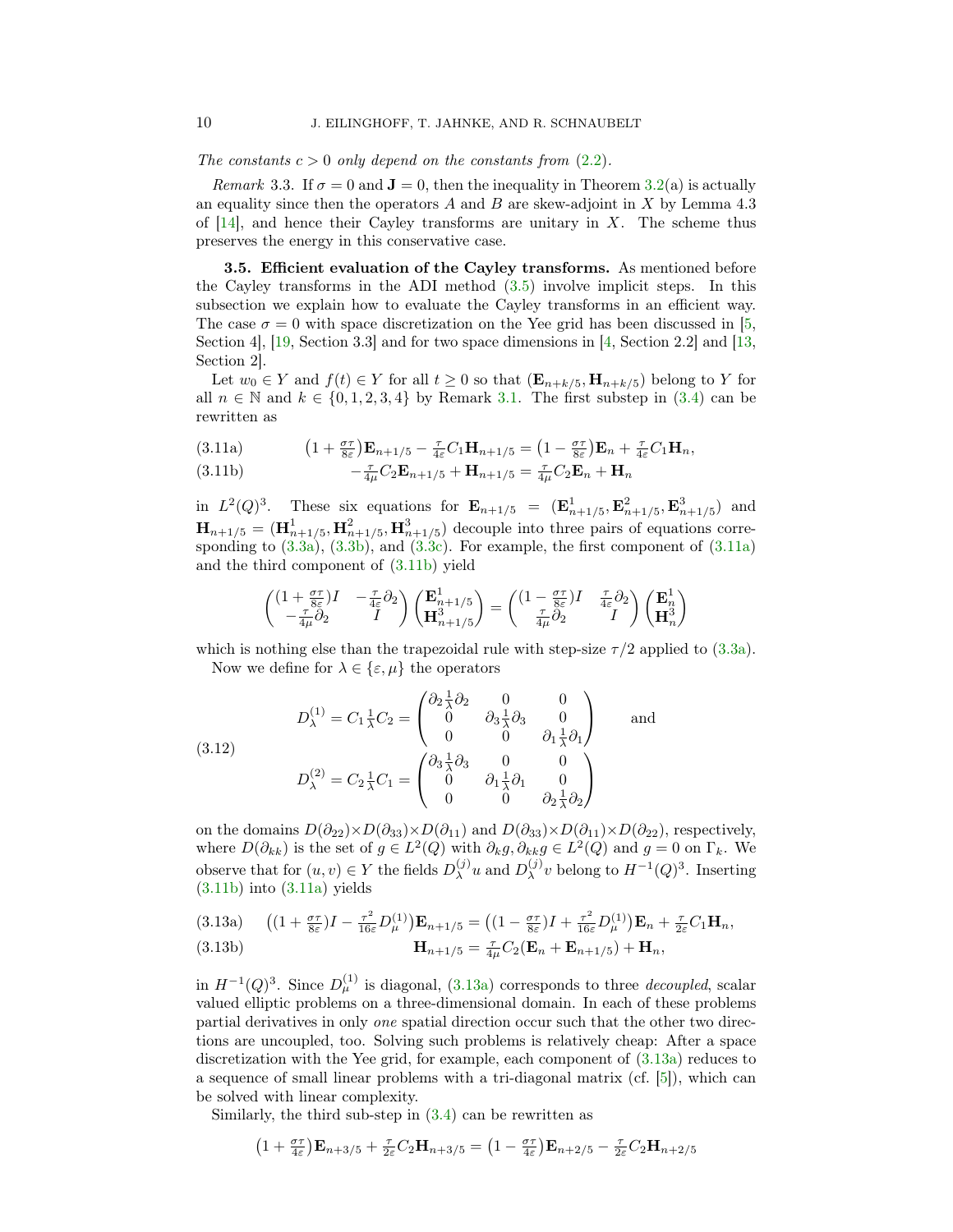$$
\frac{\tau}{2\mu}C_1\mathbf{E}_{n+3/5} + \mathbf{H}_{n+3/5} = -\frac{\tau}{2\mu}C_1\mathbf{E}_{n+2/5} + \mathbf{H}_{n+2/5}.
$$

Proceeding as before we then obtain the essentially one-dimensional problem

$$
((1 + \frac{\sigma\tau}{4\varepsilon})I - \frac{\tau^2}{4\varepsilon}D_{\mu}^{(2)})\mathbf{E}_{n+3/5} = ((1 - \frac{\sigma\tau}{4\varepsilon})I + \frac{\tau^2}{4\varepsilon}D_{\mu}^{(2)})\mathbf{E}_{n+2/5} - \frac{\tau}{\varepsilon}C_2\mathbf{H}_{n+2/5},
$$

$$
\mathbf{H}_{n+3/5} = -\frac{\tau}{2\mu}C_1(\mathbf{E}_{n+2/5} + \mathbf{E}_{n+3/5}) + \mathbf{H}_{n+2/5}.
$$

in  $H^{-1}(Q)^3$ . The last sub-step in [\(3.4\)](#page-6-0) can be treated as the first one.

## 4. Error analysis.

4.1. Auxiliary results. Let  $L$  generate a  $C_0$ -semigroup on a Banach space E bounded by  $||e^{tL}|| \leq Ne^{\alpha t}$  for  $t \geq 0$  for some constants  $N \geq 1$  and  $\alpha \geq 0$ . We make use of the standard  $\phi$ –functions

<span id="page-10-0"></span>(4.1) 
$$
\phi_j(L)w = \int_0^1 \frac{\theta^{j-1}}{(j-1)!} e^{(1-\theta)L} w \, d\theta, \quad j \in \mathbb{N}, \qquad \phi_0(L) = e^L.
$$

Later we will insert here the operators  $L \in \{\tau M, \tau M_{\text{div}}, \tau M_2\}$  for  $\tau \in (0, 1]$ . Let  $j \in \mathbb{N}_0$ . The operator  $\phi_j(L) : E \to E$  is bounded by

<span id="page-10-2"></span>(4.2) 
$$
\|\phi_j(L)w\| \le \frac{Ne^{\alpha}}{j!}
$$

and maps into  $D(L^{j-1})$ . The recurrence relation

<span id="page-10-3"></span>(4.3) 
$$
L\phi_{j+1}(L) = \phi_j(L) - \frac{1}{j!}I
$$

follows from [\(4.1\)](#page-10-0) via integration by parts. This recursion yields the finite Taylor expansion

<span id="page-10-1"></span>(4.4) 
$$
e^{L}w = \phi_0(L)w = \sum_{k=0}^{m-1} \frac{1}{k!} L^k w + L^m \phi_m(L)w
$$

for  $m \in \mathbb{N}$  and  $w \in D(L^{m-1})$ .

We next derive similar expansions for the Cayley transform  $\gamma(L)$  of L, assuming that  $\alpha < 2$ . These core formulas will be used for  $L = \frac{\tau}{2}A$ ,  $L = \tau B$ , and their restrictions to Y for sufficiently small  $\tau > 0$ . We first note the identity

$$
(I - \frac{1}{2}L)^{-1} = I + \frac{1}{2}L(I - \frac{1}{2}L)^{-1}.
$$

For all  $w \in D(L)$  it follows that

$$
\gamma(L)w = (I + \frac{1}{2}L)(I - \frac{1}{2}L)^{-1}w = (I + \frac{1}{2}L)(I + \frac{1}{2}L(I - \frac{1}{2}L)^{-1})w
$$
  
=  $w + \frac{1}{2}L(I + \gamma(L))w$ .

Substituting this expression once again yields

$$
\gamma(L)w = w + \frac{1}{2}L(I + \gamma(L))w = w + \frac{1}{2}Lw + \frac{1}{2}L[I + \frac{1}{2}L(I + \gamma(L))]w
$$
  
= w + Lw + \frac{1}{4}L^2(I + \gamma(L))w

for  $w \in D(L^2)$ . For  $w \in D(L^3)$ , one similarly obtains the formula

$$
\gamma(L)w = w + Lw + \frac{1}{4}L^2(I + \gamma(L))w
$$
  
= w + Lw + \frac{1}{4}L^2w + \frac{1}{4}L^2[I + \frac{1}{2}L(I + \gamma(L))]w  
= w + Lw + \frac{1}{2}L^2w + \frac{1}{8}L^3(I + \gamma(L))w.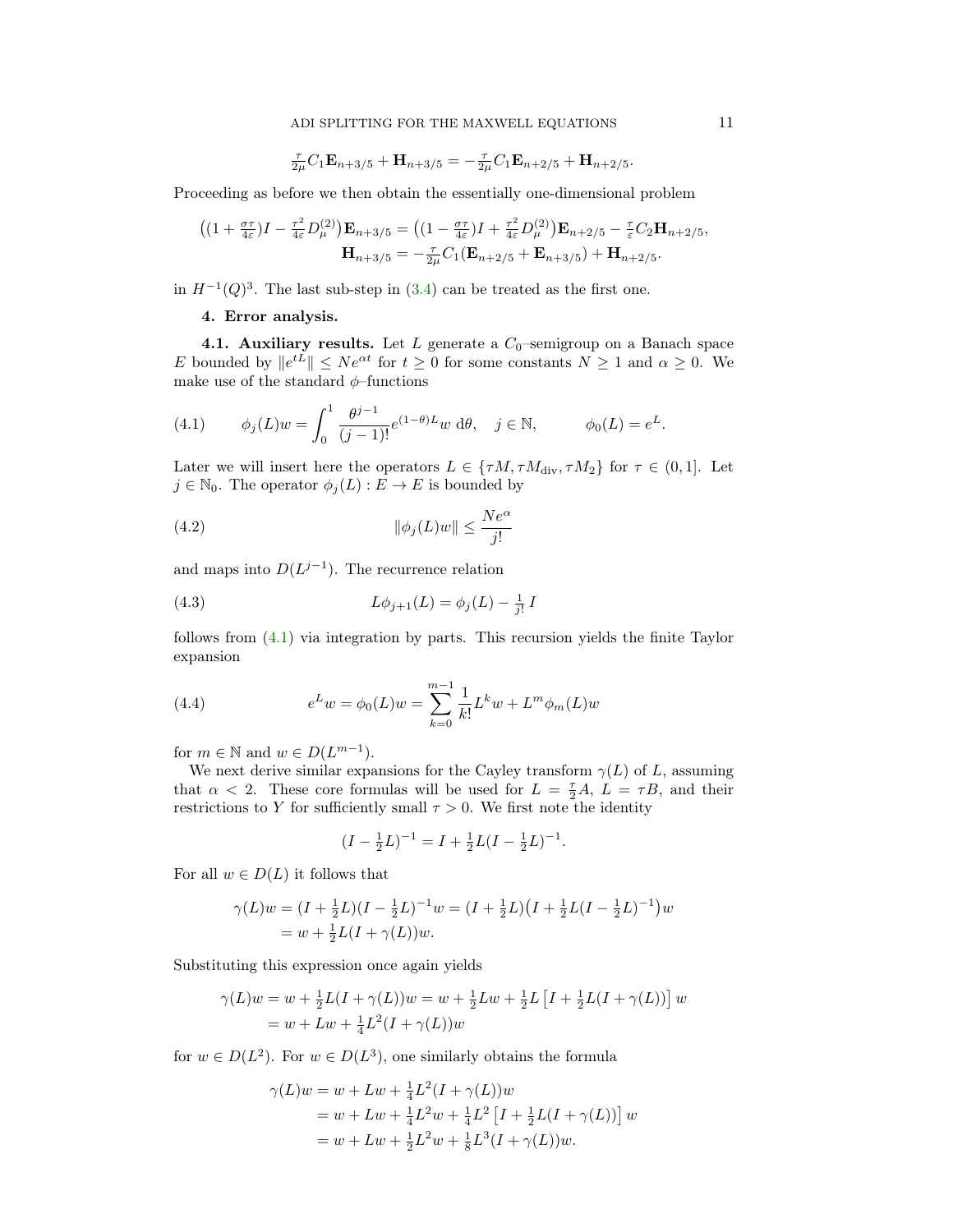For  $j, k \in \mathbb{N}_0$  with  $j \leq k$  we define the shorthand notation

<span id="page-11-4"></span>(4.5) 
$$
F(j,k,L)w = \begin{cases} \frac{1}{j!}L^j w & \text{if } j < k, \\ \frac{1}{2^k}(I + \gamma(L))L^k w & \text{if } j = k > 0, \\ \gamma(L)w & \text{if } j = k = 0. \end{cases}
$$

In this notation, the three expansions of the Cayley transform read

<span id="page-11-3"></span>(4.6) 
$$
F(0,0,L)w = \sum_{j=0}^{k} F(j,k,L)w
$$

for  $w \in D(L^k)$  and  $k \in \{1, 2, 3\}$ . This equation is valid in  $X_{-1}^L$  if  $w \in D(L^{k-1})$ .

<span id="page-11-1"></span>4.2. Convergence of the ADI scheme. Our main result establishes the second order convergence of the ADI scheme in  $Y^*$ . According to  $(3.7)$ , the number  $\kappa \geq 0$  only depends on the constants from [\(2.2\)](#page-2-0), and we have  $\kappa = 0$  in the case of constant coefficients.

<span id="page-11-0"></span>THEOREM 4.1. Let  $T \geq 1$  and  $0 < \tau \leq \min\{1, \tau_0\}$ . Assume that  $w_0 \in X_2$ , that the material coefficients have the regularity  $(2.2)$ , and that

$$
f \in \mathcal{F} := C([0, T], X_2) \cap C^1([0, T], D(M_{\text{div}})) \cap W^{2,1}([0, T], X) .
$$

Let  $w = (E, H)$  be the solution of the Maxwell system [\(2.1\)](#page-1-0), and let  $w_n$  be the approximation computed with the ADI method  $(3.4)$  or equivalently  $(3.9)$ . Then, the error is bounded by

$$
|(w_n - w(n\tau) \,|\, y)_X| \le c\tau^2 T^5 e^{6\kappa T} \left( \|w_0\|_{X_2} + \|f\|_{\mathcal{F}} \right) \|y\|_Y
$$

for all  $n\tau \leq T$  and all  $y \in Y$ . The constant  $c > 0$  only depends on the constants from  $(2.2)$  and on  $Q$ .

Remark 4.2. We can replace the factor  $T^5$  by  $T^2$  if  $\sigma = 0$  or  $\sigma \ge \sigma_0$  for a constant  $\sigma_0 > 0$ , using Remark 3.4 in [\[9\]](#page-18-2).

Proof. Before giving the details, we sketch the main ideas of the proof. In a first step we express the error of the scheme by means of Duhamel's formula for the solution w to  $(2.1)$ , expression  $(3.9)$  of the discrete approximation  $w_n$ , and the Taylor expansion of f. We then split the error in four terms depending on  $w_0$ , f,  $f'$ , respectively  $f''$ . In steps 2–4) we rewrite these terms and estimate them by  $c\tau^2$ , treating the less singular terms containing  $f'$  and  $f''$  in the last step. In these lenghty calculations we use the formulas of the previous subsection.

In this procedure triple products of the operators  $M$ ,  $A$ , and  $B$  occur. To deal with them, we take the scalar product in X of the error terms and a function  $y \in Y$ . This allows us to put one of the operators on the right-hand side of the duality pairing in the more singular terms containing  $w_0$  or f. In several intermediate transformations we have to use extrapolations of the operators. Their connection with the duality pairing is explained in the second step.

1) Let  $n \in \mathbb{N}$  with  $n\tau \leq T$  and set  $t_k = k\tau$  for  $k \in \{0, \ldots, n\}$ . The assumptions imply the existence of a unique solution  $w \in C^1([0,T], X_{\text{div}})$  of  $(2.1)$  given by Duhamel's formula

$$
w(t_n) = \phi_0(t_n M)w_0 + \int_0^{t_n} \phi_0((t_n - s)M) f(s) ds
$$

in X, see  $(2.7)$ . Here and below we often use the operators M, A or B instead of  $M_{\text{div}}$ ,  $M_2$ ,  $A_Y$  or  $B_Y$  to simplify notation. The representation [\(3.9\)](#page-8-2) of  $w_n$  thus implies the expression

<span id="page-11-2"></span>(4.7) 
$$
e_n := w_n - w(t_n) = C(\tau)^n w_0 - \phi_0(t_n M) w_0
$$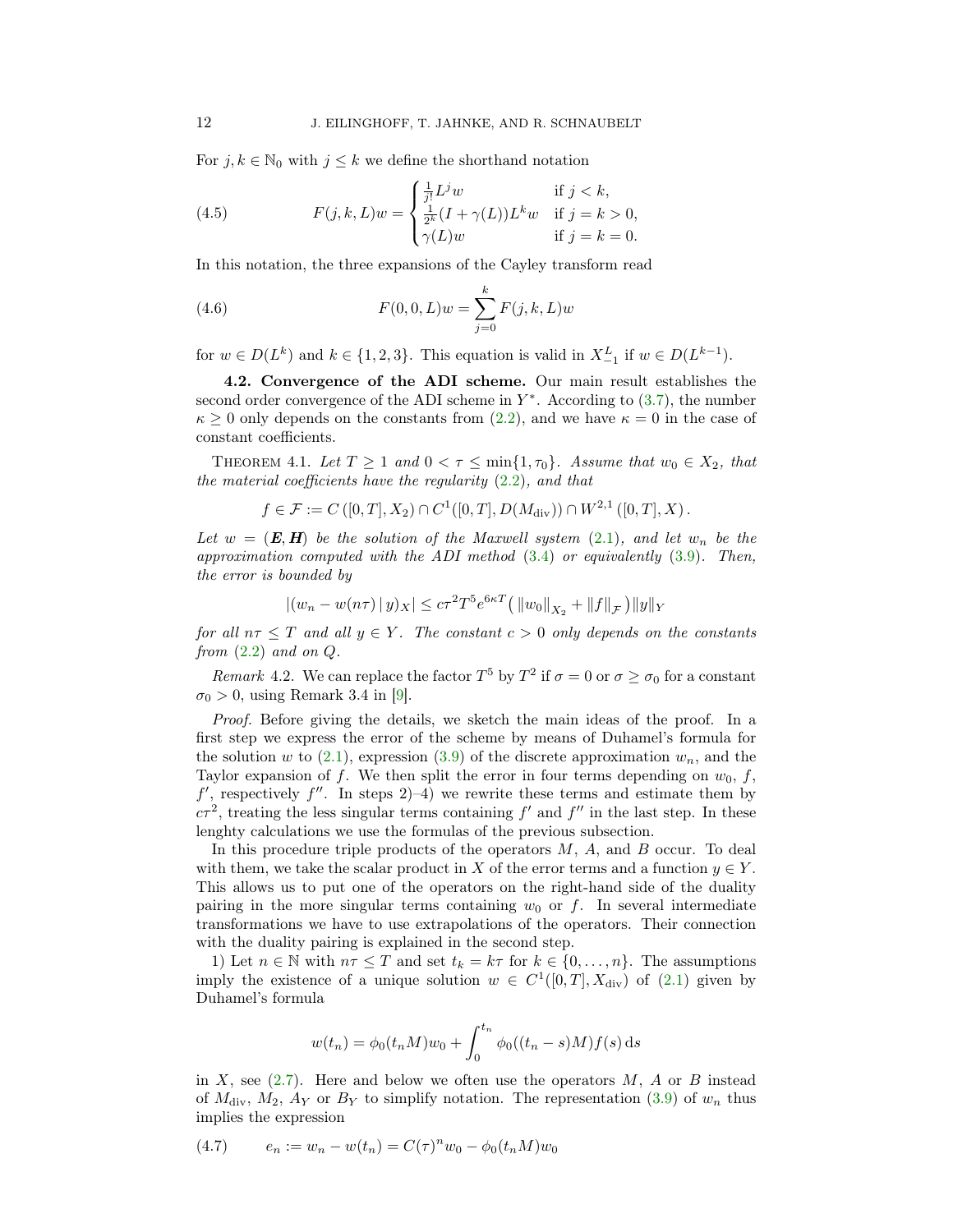$$
+\frac{\tau}{2} \sum_{k=1}^{n} C(\tau)^{n-k} \gamma(\frac{\tau}{2}A) \big(f(t_k) + \gamma(\tau B)f(t_{k-1})\big)
$$

$$
-\int_{0}^{t_n} \phi_0((t_n - s)M)f(s) ds
$$

for the error, where  $C(\tau) = \gamma(\frac{\tau}{2}A)\gamma(\tau B)\gamma(\frac{\tau}{2}A)$ . The difference  $C(\tau)^n w_0$  –  $\phi_0(t_nM)w_0$  is expressed as the telescoping sum

<span id="page-12-3"></span>(4.8) 
$$
\Sigma_1(\tau) := \sum_{m=0}^{n-1} C(\tau)^m (C(\tau) - \phi_0(\tau M)) \phi_0((n-1-m)\tau M) w_0.
$$

Employing the Taylor expansion

<span id="page-12-0"></span>(4.9) 
$$
f(t_{k-1} + s) = f(t_{k-1}) + sf'(t_{k-1}) + \int_{t_{k-1}}^{t_{k-1}+s} (t_{k-1} + s - r) f''(r) dr
$$

for  $s \in [0, \tau]$ , we write the integral in  $(4.7)$  as

<span id="page-12-1"></span>(4.10) 
$$
\int_0^{t_n} \phi_0((t_n - s)M) f(s) ds
$$
  
\n
$$
= \sum_{k=1}^n \phi_0(t_{n-k}M) \int_0^{\tau} \phi_0((\tau - s)M) f(t_{k-1} + s) ds
$$
  
\n
$$
= \sum_{k=1}^n \phi_0(t_{n-k}M) [\tau \phi_1(\tau M) f(t_{k-1}) + \tau^2 \phi_2(\tau M) f'(t_{k-1}) + R_k(\tau)],
$$

with remainder term

<span id="page-12-6"></span>(4.11) 
$$
R_k(\tau) = \int_0^{\tau} e^{(\tau - s)M} \left( \int_{t_{k-1}}^{t_{k-1}+s} (t_{k-1} + s - r) f''(r) dr \right) ds
$$

for  $k \in \{1, \ldots, n\}$ . Similarly, the sum in [\(4.7\)](#page-11-2) becomes

<span id="page-12-2"></span>
$$
(4.12) \frac{\tau}{2} \sum_{k=1}^{n} C(\tau)^{n-k} \gamma(\frac{\tau}{2}A) \left( f(t_k) + \gamma(\tau B) f(t_{k-1}) \right)
$$
  
= 
$$
\sum_{k=1}^{n} C(\tau)^{n-k} \gamma(\frac{\tau}{2}A) \left[ \frac{\tau}{2} f(t_{k-1}) + \frac{\tau^2}{2} f'(t_{k-1}) + r_k(\tau) + \gamma(\tau B) \frac{\tau}{2} f(t_{k-1}) \right]
$$

with

<span id="page-12-5"></span>(4.13) 
$$
r_k(\tau) = \frac{\tau}{2} \int_{t_{k-1}}^{t_k} (k\tau - r) f''(r) dr
$$

if one inserts [\(4.9\)](#page-12-0) for  $s = \tau$ . By means of [\(4.10\)](#page-12-1) and [\(4.12\)](#page-12-2), we deduce from [\(4.7\)](#page-11-2) the basic error formula

<span id="page-12-4"></span>(4.14) 
$$
e_n = \Sigma_1(\tau) + \Sigma_2(\tau) + \Sigma_3(\tau) + \Sigma_4(\tau)
$$

where  $\Sigma_1(\tau)$  is defined in [\(4.8\)](#page-12-3) and we set

$$
\Sigma_2(\tau) = \tau \sum_{k=1}^n \left[ \frac{1}{2} C(\tau)^{n-k} \gamma(\frac{\tau}{2} A) (I + \gamma(\tau B)) - \phi_0((n-k)\tau M) \phi_1(\tau M) \right] f(t_{k-1}),
$$
  

$$
\Sigma_3(\tau) = \tau^2 \sum_{k=1}^n \left[ \frac{1}{2} C(\tau)^{n-k} \gamma(\frac{\tau}{2} A) - \phi_0((n-k)\tau M) \phi_2(\tau M) \right] f'(t_{k-1}),
$$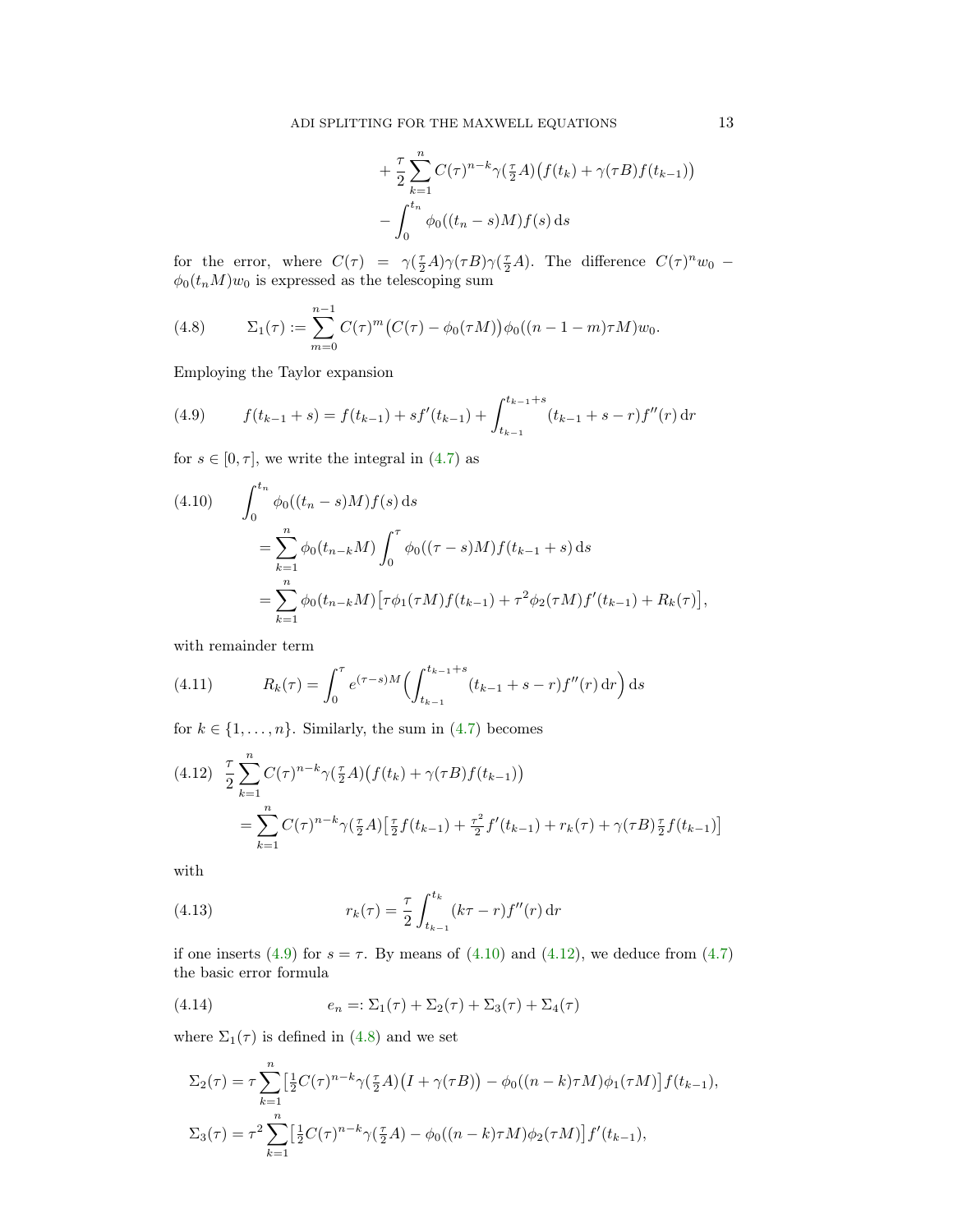$$
\Sigma_4(\tau) = \sum_{k=1}^n \left[ C(\tau)^{n-k} \gamma(\tfrac{\tau}{2}A) r_k(\tau) - \phi_0((n-k)\tau M) R_k(\tau) \right].
$$

If the current density **J** in [\(2.1\)](#page-1-0) is zero, then  $f = 0$  and hence  $\Sigma_2 = \Sigma_3 = \Sigma_4 = 0$ .

2) We first treat the term  $\Sigma_1(\tau)$ . For every  $y \in Y$ , we have the weak formulation

<span id="page-13-0"></span>
$$
(4.15)\quad (\Sigma_1(\tau) \mid y)_X = \sum_{m=0}^{n-1} \left( [C(\tau) - \phi_0(\tau M)] \phi_0((n-1-m)\tau M) w_0 \mid (C(\tau)^m)^* y \right)_X.
$$

For  $m \in \{0, 1, \ldots, n-1\}$ , we set

$$
z_m = \phi_0((n-1-m)\tau M)w_0 \in X_2
$$
 and  $y_m = (C(\tau)^m)^* y \in Y$ .

The estimates  $(2.8)$  and  $(3.10)$  yield the bounds

(4.16) 
$$
||z_m||_{X_2} \le cT^3 ||w_0||_{X_2} \quad \text{and} \quad ||y_m||_Y \le e^{6\kappa T} ||y||_Y
$$

for all m. From  $(3.6)$  and  $(3.1)$  we recall the embeddings

<span id="page-13-1"></span>
$$
Y \hookrightarrow D(A^*) \cap D(B^*) \cap D(M^*),
$$
  

$$
X_2 \hookrightarrow D(A^2) \cap D(AB) \cap D(BA) \cap D(B^2) \cap D(M_{\text{div}}^2).
$$

The extrapolation spaces  $X_{-1}^A \cong D(A^*)^*$ ,  $X_{-1}^B \cong D(B^*)^*$ , and  $X_{-1}^M \cong D(M^*)^*$ are thus embedded in  $Y^*$ , cf. Section [2.](#page-1-1) For instance, for  $w \in X$  an element  $A_{-1}w \in X_{-1}^A$  acts on  $y \in Y$  via

<span id="page-13-2"></span>(4.17) 
$$
\langle A_{-1}w, y \rangle_{Y^* \times Y} = (w \mid A^*y)_X.
$$

Let  $\Gamma$  denote either  $\gamma(\frac{\tau}{2}A)$  or  $\gamma(\tau B)$  in  $\mathcal{B}(X)$ . This operator can be extended to a map  $\tilde{\Gamma} \in \mathcal{B}(Y^*)$  by setting

<span id="page-13-3"></span>
$$
\langle \tilde{\Gamma} y^*,y\rangle_{Y^* \times Y} = \langle y^*,\Gamma^*y\rangle_{Y^* \times Y}
$$

for  $y \in Y$ ,  $y^* \in Y^*$ , and the adjoint  $\Gamma^*$  in X, since the restriction  $\Gamma^*|_Y$  belongs to  $\mathcal{B}(Y)$  by [\(3.8\)](#page-8-1). These facts are used below mostly without further comments.

We will show that the absolute value of each summand in  $(4.15)$  is bounded by  $c\tau^3T^3e^{6\kappa T}$   $||w_0||_{X_2}$   $||y||_Y$ , which then leads to the bound

(4.18) 
$$
|(\Sigma_1(\tau)|y)_X| \le c\tau^2 T^4 e^{6\kappa T} ||w_0||_{X_2} ||y||_Y
$$

because  $\sum_{m=0}^{n-1} \tau = n\tau \leq T$ . Formula [\(4.6\)](#page-11-3) implies the identity

<span id="page-13-4"></span>
$$
C(\tau)z_m = \gamma(\frac{\tau}{2}A)\gamma(\tau B_Y)\gamma(\frac{\tau}{2}A_Y)z_m = F(0, 0, \frac{\tau}{2}A)F(0, 0, \tau B)F(0, 0, \frac{\tau}{2}A)z_m
$$
  
\n
$$
= \sum_{j_1=0}^3 F(0, 0, \frac{\tau}{2}A)F(0, 0, \tau B)F(j_1, 3, \frac{\tau}{2}A)z_m
$$
  
\n
$$
= \sum_{j_1=0}^3 \sum_{j_2=0}^{3-1} F(0, 0, \frac{\tau}{2}A)F(j_2, 3 - j_1, \tau B)F(j_1, 3, \frac{\tau}{2}A)z_m
$$
  
\n
$$
= \sum_{j_1=0}^3 \sum_{j_2=0}^{3-1} \sum_{j_3=0}^{3-j_1} F(j_3, 3 - j_1 - j_2, \frac{\tau}{2}A)F(j_2, 3 - j_1, \tau B)F(j_1, 3, \frac{\tau}{2}A)z_m
$$
  
\n(4.19) 
$$
= \sum_{k=0}^3 \sum_{j_1+j_2+j_3=k} F(j_3, 3 - j_1 - j_2, \frac{\tau}{2}A)F(j_2, 3 - j_1, \tau B)F(j_1, 3, \frac{\tau}{2}A)z_m
$$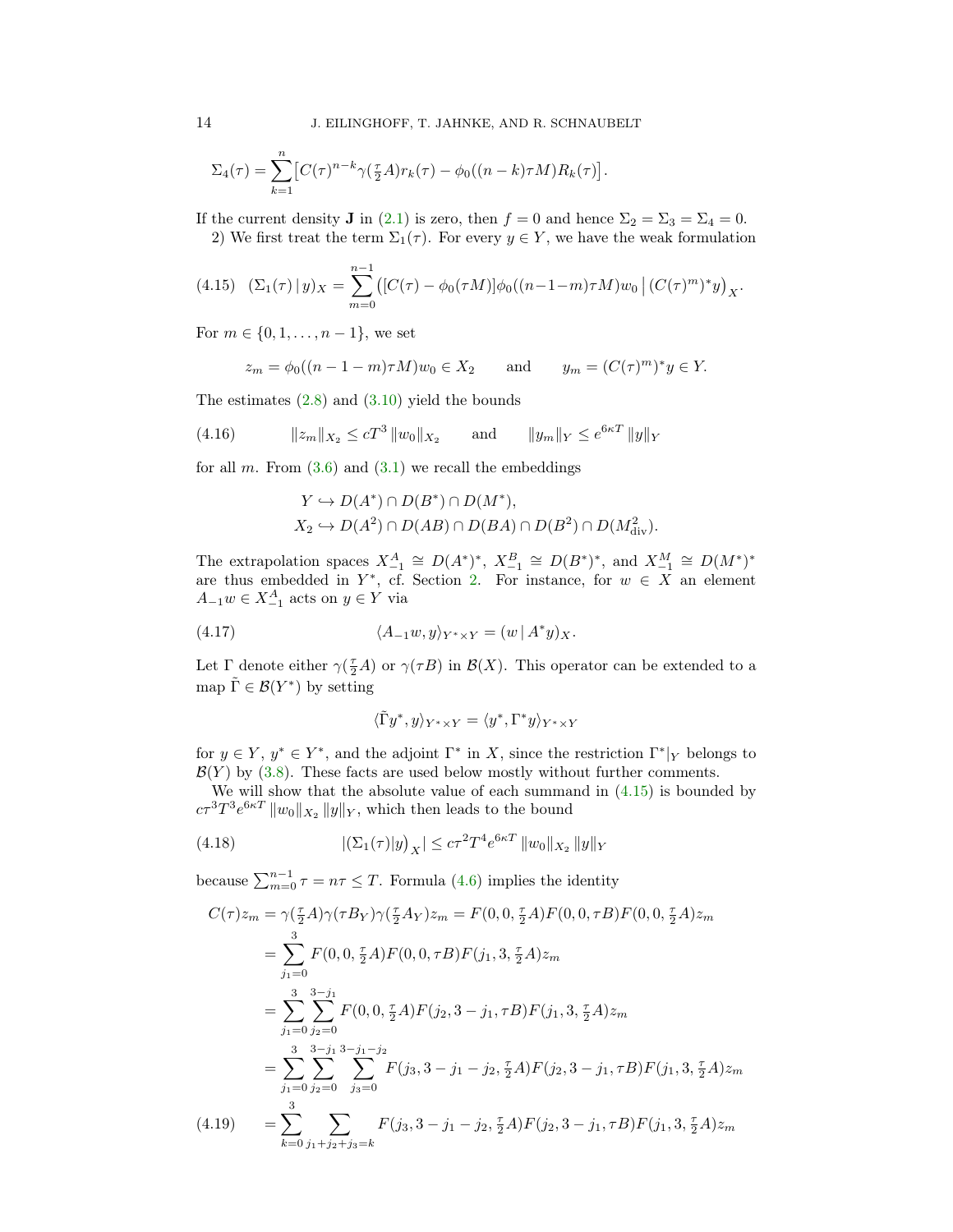in  $Y^*$ . Actually, in the summands with  $k = 3$  the operator A or B applied last has to be extrapolated and the following Cayley transforms are extended to  $Y^*$ . But here and below we do not indicate this in the  $F$ –notation.

The expansion [\(4.4\)](#page-10-1) yields

(4.20) 
$$
\phi_0(\tau M)z_m = z_m + \tau M z_m + \frac{\tau^2}{2} M^2 z_m + \tau^3 M_{-1} M^2 \phi_3(\tau M) z_m
$$

in Y ∗ . Since

$$
z_m + \tau M z_m + \frac{\tau^2}{2} M^2 z_m
$$
  
= 
$$
\sum_{k=0}^2 \sum_{j_1+j_2+j_3=k} F(j_3, 3-j_1-j_2, \frac{\tau}{2} A) F(j_2, 3-j_1, \tau B) F(j_1, 3, \frac{\tau}{2} A) z_m
$$

in  $Y^*$  by definition  $(4.5)$ , it follows that

$$
[C(\tau) - \phi_0(\tau M)]z_m
$$
  
=  $\tau^3 M_{-1} M^2 \phi_3(\tau M) z_m$   
+  $\sum_{j_1+j_2+j_3=3} F(j_3, 3-j_1-j_2, \frac{\tau}{2} A) F(j_2, 3-j_1, \tau B) F(j_1, 3, \frac{\tau}{2} A) z_m.$ 

This identity is inserted in  $(4.15)$ . Using  $(4.2)$ ,  $(4.16)$ , and  $(4.17)$ , we obtain

<span id="page-14-2"></span>
$$
\left| \langle \tau^3 M_{-1} M^2 \phi_3(\tau M) z_m, y_m \rangle_{Y^* \times Y} \right| = \tau^3 \left| \left( \phi_3(\tau M) M^2 z_m \left| M^* y_m \right|_X \right| \right|
$$
\n
$$
\leq c \tau^3 T^3 e^{6\kappa T} \left| w_0 \right|_{X_2}.
$$
\n(4.21)

Now we have to show that for each summand of

<span id="page-14-1"></span>(4.22)

$$
\sum_{j_1+j_2+j_3=3} F(j_3,3-j_1-j_2,\frac{\tau}{2}A)F(j_2,3-j_1,\tau B)F(j_1,3,\frac{\tau}{2}A)z_m
$$
\n
$$
= \Big( F(3,3,\frac{\tau}{2}A)F(0,3,\tau B)F(0,3,\frac{\tau}{2}A) + F(2,2,\frac{\tau}{2}A)F(0,2,\tau B)F(1,3,\frac{\tau}{2}A) + F(2,2,\frac{\tau}{2}A)F(1,3,\tau B)F(0,3,\frac{\tau}{2}A) + F(1,1,\frac{\tau}{2}A)F(0,1,\tau B)F(2,3,\frac{\tau}{2}A) + F(1,1,\frac{\tau}{2}A)F(1,2,\tau B)F(1,3,\frac{\tau}{2}A) + F(1,1,\frac{\tau}{2}A)F(2,3,\tau B)F(0,3,\frac{\tau}{2}A) + F(0,0,\frac{\tau}{2}A)F(0,0,\tau B)F(3,3,\frac{\tau}{2}A) + F(0,0,\frac{\tau}{2}A)F(1,1,\tau B)F(2,3,\frac{\tau}{2}A) + F(0,0,\frac{\tau}{2}A)F(2,2,\tau B)F(1,3,\frac{\tau}{2}A) + F(0,0,\frac{\tau}{2}A)F(3,3,\tau B)F(0,3,\frac{\tau}{2}A) \Big) z_m
$$
\n
$$
=:\sum_{l=1}^{10} \Sigma_{1,l}(\tau)z_m
$$

the bound

<span id="page-14-0"></span>(4.23) 
$$
|\langle \Sigma_{1,l}(\tau) z_m, y_m \rangle_{Y^* \times Y}| \le c\tau^3 T^3 e^{6\kappa T} ||w_0||_{X_2} ||y||_Y
$$

holds. In order to prove this, we use that each product  $\Sigma_{1,l}(\tau) = F(\ldots)F(\ldots)F(\ldots)$ contains exactly one factor  $F(j, j, L)$  with  $j > 0$  and  $L \in {\{\frac{\tau}{2}A, \tau B\}}$ . To the *left* of this factor, only expressions of the type  $F(0, 0, L)$  can occur, whereas all terms to the *right* have the form  $F(j, k, L)$  with  $j < k$ . The basic principle is that all the terms  $F(0, 0, L) = \gamma(L)$  are shifted to the right-hand side of the duality pairing  $\langle \Sigma_{1,l}(\tau) z_m, y_m \rangle_{Y^* \times Y}$ . For factors of the type  $F(j,j,L) = \frac{1}{2^j}(I + \gamma(L))L^j$  with  $j > 1$ , however, only the part  $I + \gamma(L)L$  is shifted to the right-hand side, whereas the other powers of  $L$  are kept on the left-hand side. (Such powers occur only if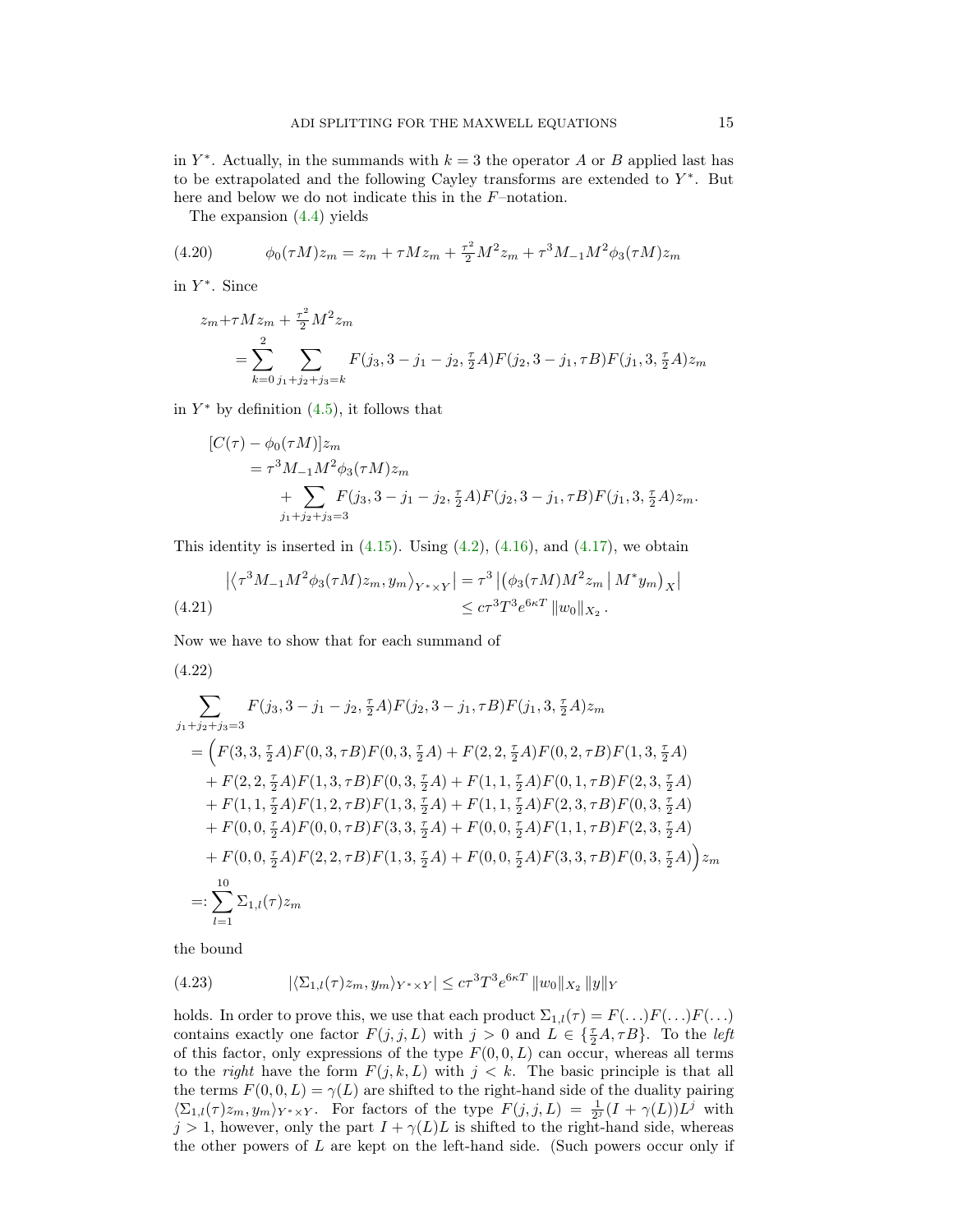$j \geq 2$ , of course.) We then use [\(4.17\)](#page-13-2) and apply the Cauchy-Schwarz inequality on X. Factors of the type  $F(0, 0, L) = \gamma(L)$  with  $j > 1$  are bounded in  $\mathcal{B}(X)$ . Using the embeddings [\(3.1\)](#page-5-2), [\(3.6\)](#page-7-2) as well as the bounds [\(3.8\)](#page-8-1),[\(4.16\)](#page-13-1), and  $\tau \leq 1$ , we derive inequality [\(4.23\)](#page-14-0). This procedure is now carried out in detail.

We first look at the term  $\Sigma_{1,1}(\tau)z_m$  which reads

$$
\Sigma_{1,1}(\tau)z_m = F(3,3,\frac{\tau}{2}A)F(0,3,\tau B)F(0,3,\frac{\tau}{2}A)z_m
$$

$$
= \frac{\tau^3}{64}A_{-1}(I + \gamma(\frac{\tau}{2}A))A^2 z_m
$$

according to definition  $(4.5)$ . By means of  $(4.16)$ , this term can be bounded by

$$
\begin{aligned} |\langle \Sigma_{1,1}(\tau) z_m, y_m \rangle_{Y^* \times Y}| &= c\tau^3 \left| \left( A^2 z_m \left| \left( I + \gamma \left( \frac{\tau}{2} A^* \right) \right) A^* y_m \right)_{X} \right| \right. \\ &\leq c\tau^3 T^3 e^{6\kappa T} \left\| w_0 \right\|_{X_2} \|y\|_{Y} \, . \end{aligned}
$$

Here and below also the contractivity of the Cayley transforms on  $X$  is taken into account. The following five summands in [\(4.22\)](#page-14-1) are estimated analogously, partly replacing the product  $A^2$  by  $AB$ ,  $BA$  or  $B^2$ . We next treat the term

$$
\Sigma_{1,7}(\tau)z_m = \frac{\tau^3}{64} \gamma(\frac{\tau}{2}A)\gamma(\tau B)A_{-1}(I + \gamma(\frac{\tau}{2}A))A^2 z_m
$$

omitting the tilde for the first two Cayley transforms. It is bounded by

$$
\begin{aligned} |\langle \Sigma_{1,7}(\tau) z_m, y_m \rangle_{Y^* \times Y}| &= c\tau^3 \left| \left( A^2 z_m \right| (I + \gamma(\frac{\tau}{2} A^*)) A^* \gamma(\tau(B^*)_Y) \gamma(\frac{\tau}{2} (A^*)_Y) y_m \right)_X \right| \\ &\leq c\tau^3 T^3 e^{6\kappa T} ||w_0||_{X_2} ||y||_Y, \end{aligned}
$$

where we also employ  $(3.8)$  besides  $(4.16)$ . The last tree summands in  $(4.22)$  can be controlled by similar arguments. Hence, we have shown [\(4.23\)](#page-14-0) for  $l = 1, \ldots, 10$ , and together with  $(4.21)$ , the bound  $(4.18)$  follows.

3) We next rewrite  $\Sigma_2(\tau)$  from [\(4.14\)](#page-12-4) as

$$
(\Sigma_2(\tau) \mid y)_X = \tau \sum_{k=1}^n \left( \left[ \frac{1}{2} \gamma(\frac{\tau}{2} A) (I + \gamma(\tau B)) - \phi_1(\tau M) \right] f(t_{k-1}) \mid y_{n-k} \right)_X
$$
  
+  $\tau \sum_{k=1}^n \left( \left[ C(\tau)^{n-k} - \phi_0((n-k)\tau M) \right] \phi_1(\tau M) f(t_{k-1}) \mid y \right)_X$   
=  $\tau \sum_{k=1}^n (f(t_{k-1}) \mid \frac{1}{2} [\gamma(\tau B^*) - \tau B^* - I] \gamma(\frac{\tau}{2} (A^*)_Y) y_{n-k} \right)_X$   
+  $\tau \sum_{k=1}^n \left( \left[ f(t_{k-1}) \right] \left[ (I + \frac{\tau}{2} B^*) \gamma(\frac{\tau}{2} (A^*)_Y) - \phi_1(\tau M^*) \right] y_{n-k} \right)_X$   
+  $\tau \sum_{k=1}^n \left( \left[ (C(\tau))^{n-k} - \phi_0((n-k)\tau M) \right] \phi_1(\tau M) f(t_{k-1}) \mid y \right)_X$   
(4.24) =:  $\tilde{\Sigma}_{2,1}(\tau) + \tilde{\Sigma}_{2,2}(\tau) + \tilde{\Sigma}_{2,3}(\tau).$ 

<span id="page-15-0"></span>We expand the last summand by the telecoping sum

$$
\tau \sum_{k=1}^{n} \sum_{m=0}^{n-k-1} \left( C(\tau)^m \left[ C(\tau) - \phi_0(\tau M) \right] \phi_0((n-k-1-m)\tau M) \phi_1(\tau M) f(t_{k-1}) \, \middle| \, y \right)_X.
$$

Using the factor  $\tau$  to bound the first sum, we can estimate this term as  $\Sigma_1(\tau)$  from  $(4.8)$  in step 2) by

<span id="page-15-1"></span>(4.25) 
$$
|\tilde{\Sigma}_{2,3}(\tau)| \leq c\tau^2 T^5 e^{6\kappa T} ||f||_{C([0,T],X_2)} ||y||_Y.
$$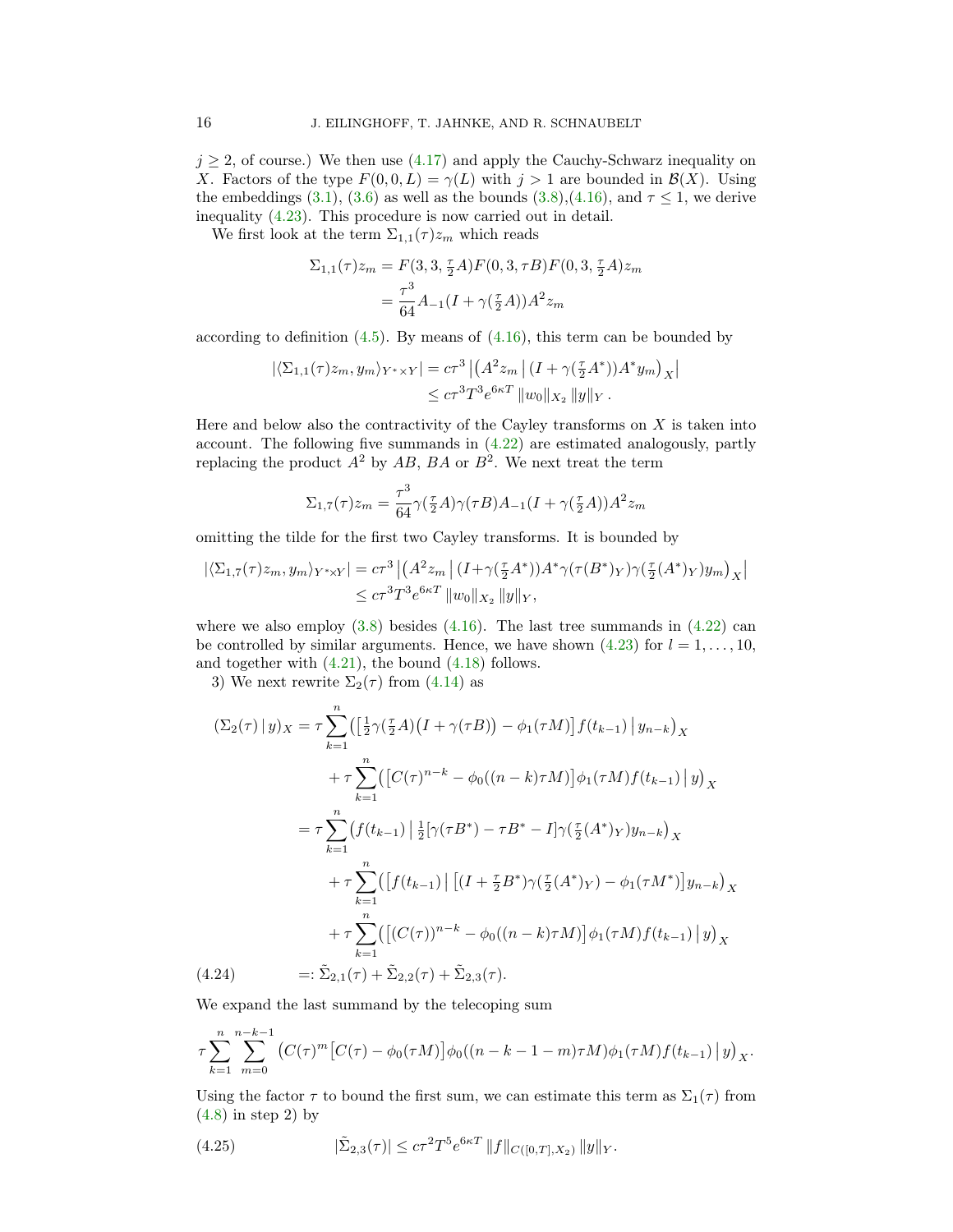Inserting in [\(4.24\)](#page-15-0) the identity  $\gamma(\tau B^*) - \tau B^* - I = \frac{\tau^2}{2}$  $\frac{\tau^2}{2}(B^*)^2(I-\frac{\tau}{2}B^*)^{-1}$  on Y, we next infer

<span id="page-16-0"></span>
$$
|\tilde{\Sigma}_{2,1}(\tau)| = \tau^3 \Big| \sum_{k=1}^n \big( Bf(t_{k-1}) \Big| \frac{1}{4} B^*(I - \frac{\tau}{2}(B^*)_Y)^{-1} \gamma(\frac{\tau}{2}(A^*)_Y) y_{n-k} \big)_X \Big|
$$
  
(4.26) 
$$
\leq c\tau^2 T e^{6\kappa T} \|f\|_{C([0,T],X_2)} \|y\|_Y.
$$

by means of [\(4.16\)](#page-13-1). We use the abbreviation

$$
\chi_k(\tau) = (I - \frac{\tau}{4}(B^*)_Y)^{-1} (I - \frac{\tau}{4}(A^*)_Y)^{-1} y_{n-k} \in D((B^*)_Y).
$$

Using that  $B^*\chi_k(\tau)$  belongs to Y, we reformulate the summand  $\tilde{\Sigma}_{2,2}(\tau)$  as

$$
\tilde{\Sigma}_{2,2}(\tau) = \tau \sum_{k=1}^{n} \langle f(t_{k-1}), (I + \frac{\tau}{2}(B^*)_{-1})(I + \frac{\tau}{4}A^*) (I - \frac{\tau}{4}(B^*)_{Y}) \chi_k(\tau) \rangle_{D(B) \times X_{-1}^{B^*}}
$$

$$
- \tau \sum_{k=1}^{n} \left( f(t_{k-1}) \left| \phi_1(\tau M)^*(I - \frac{\tau}{4}A^*) (I - \frac{\tau}{4}(B^*)_{Y}) \chi_k(\tau) \right|_{X}.
$$

Recall that  $M^* = A^* + B^*$  on Y and that [\(4.3\)](#page-10-3) yields  $\phi_1(\tau M)^* = I + \tau M^* \phi_2(\tau M)^*$ as well as  $\phi_2(\tau M)^* = \frac{1}{2}I + \tau M^* \phi_3(\tau M)^*$ . We then calculate

$$
\tilde{\Sigma}_{2,2}(\tau) = \tau \sum_{k=1}^{n} \langle f(t_{k-1}), (I + \frac{\tau}{2}(B^*)_{-1}) \cdot \cdot \cdot [I + \frac{\tau}{4}(A^* - B^*) - \frac{\tau^2}{16}A^*B^*] \chi_k(\tau) \rangle_{D(B) \times X_{-1}^{B*}} \n- \tau \sum_{k=1}^{n} (f(t_{k-1}) | (I + \tau M^* \phi_2(\tau M)^*) \cdot \cdot \cdot [I - \frac{\tau}{4}(A^* + B^*) + \frac{\tau^2}{16}A^*B^*] \chi_k(\tau) \rangle_X \n= \tau \sum_{k=1}^{n} \langle f(t_{k-1}), [I + \frac{\tau}{4}(A^* - B^*) - \frac{\tau^2}{16}A^*B^* + \frac{\tau}{2}B^* \\ \n+ \frac{\tau^2}{8}(B^*)_{-1}A^* - \frac{\tau^2}{8}B^*B^* - \frac{\tau^3}{32}(B^*)_{-1}A^*B^*] \chi_k(\tau) \rangle_{D(B) \times X_{-1}^{B*}} \n- \tau \sum_{k=1}^{n} (f(t_{k-1}) | (I - \frac{\tau}{4}M^* + \frac{\tau^2}{16}A^*B^*) \chi_k(\tau) \rangle_X \n- \tau \sum_{k=1}^{n} (f(t_{k-1}) | \tau M^* \phi_2(\tau M)^* (I + \frac{\tau^2}{16}A^*B^*) \chi_k(\tau) \rangle_X \n+ \tau \sum_{k=1}^{n} \langle f(t_{k-1}), \frac{\tau^2}{4}M^*_{-1}M^* \phi_2(\tau M)^* \chi_k(\tau) \rangle_{D(M) \times X_{-1}^{M*}} \n= \tau \sum_{k=1}^{n} \langle f(t_{k-1}), [-\frac{\tau^2}{8}A^*B^* + \frac{\tau^2}{8}(B^*)_{-1}A^* - \frac{\tau^2}{8}B^*B^* \\ \n- \frac{\tau^3}{32}(B^*)_{-1}A^*B^*] \chi_k(\tau) \rangle_{D(B) \times X_{-1}^{B*}} \n+ \tau \sum_{k=1}^{n} (f(t_{k-1}) | \frac{\tau}{2}M^* - \tau M^* \phi_2(\tau M)^* \chi_k
$$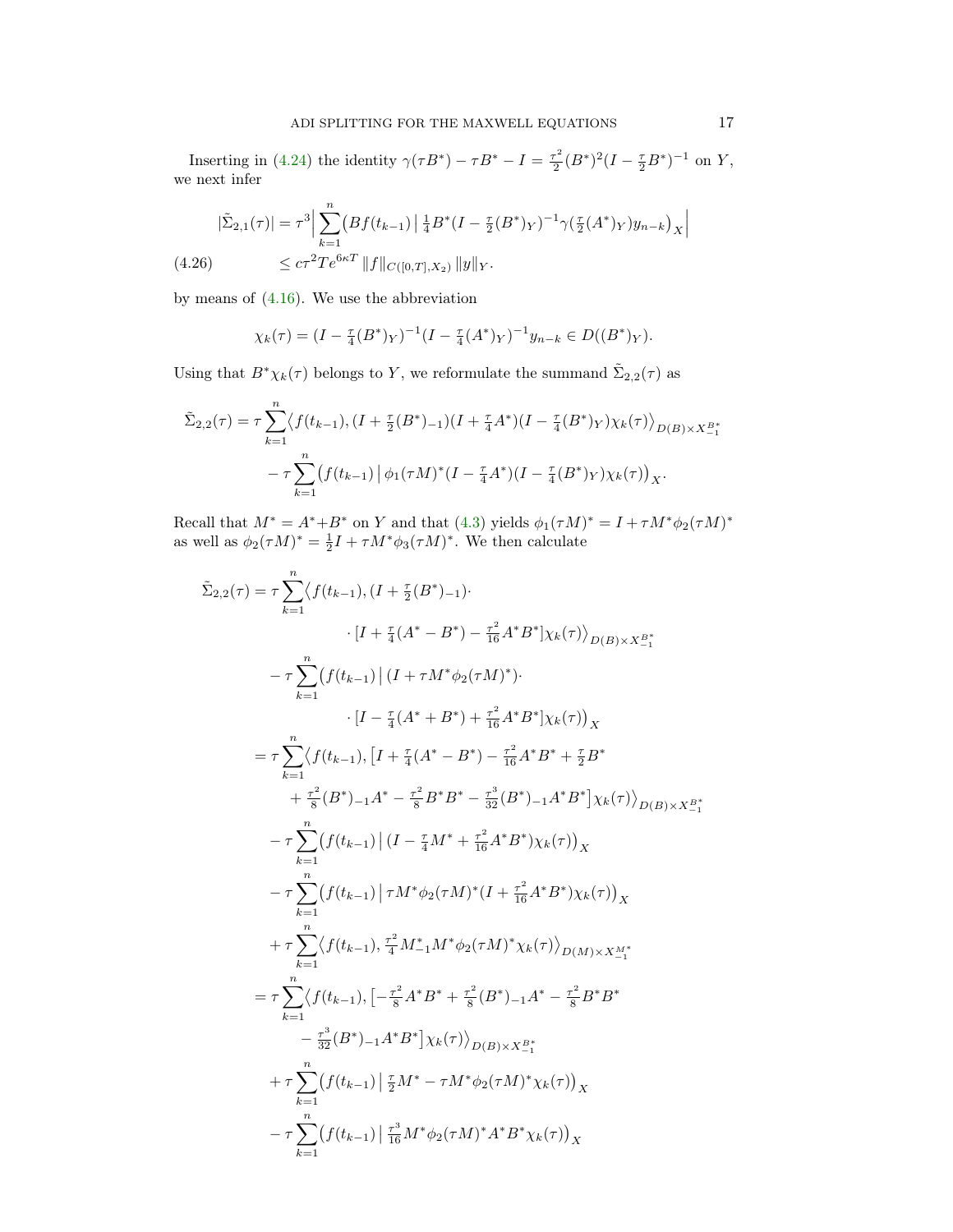$$
+ \tau \sum_{k=1}^{n} \langle f(t_{k-1}), \frac{\tau^2}{4} (M^*)_{-1} M^* \phi_2(\tau M)^* \chi_k(\tau) \rangle_{D(M) \times X_{-1}^{M^*}}
$$
  
\n
$$
= \tau^3 \sum_{k=1}^{n} \left( \frac{1}{8} [-BA + AB - B^2] f(t_{k-1}) \Big| \chi_k(\tau) \right)_{X}
$$
  
\n
$$
- \tau^4 \sum_{k=1}^{n} \left( \frac{1}{32} AB f(t_{k-1}) \Big| B^* \chi_k(\tau) \right)_{X}
$$
  
\n
$$
- \tau^3 \sum_{k=1}^{n} (M^2 f(t_{k-1}) \Big| \phi_3(\tau M)^* \chi_k(\tau) \Big)_{X}
$$
  
\n
$$
- \tau^4 \sum_{k=1}^{n} \left( -\frac{1}{16} AM \phi_2(\tau M) f(t_{k-1}) \Big| B^* \chi_k(\tau) \right)_{X}
$$
  
\n
$$
+ \tau^3 \sum_{k=1}^{n} \left( \frac{1}{4} M^2 f(t_{k-1}) \Big| \phi_2(\tau M)^* \chi_k(\tau) \right)_{X}.
$$

Here we also use the embedding  $D(M_{\text{div}}) \hookrightarrow Y$  from [\(2.5\)](#page-3-1). Observe that  $\|\chi_k(\tau)\|_Y \leq$  $c ||y_{n-k}||_Y$ . By means of [\(4.16\)](#page-13-1), it thus follows that

<span id="page-17-1"></span>
$$
|\tilde{\Sigma}_{2,2}(\tau)| \leq c\tau^2 T e^{6\kappa T} ||f||_{C([0,T],X_2)} ||y||_Y.
$$

Together with the estimates [\(4.25\)](#page-15-1) and [\(4.26\)](#page-16-0), we have shown that

(4.27) 
$$
|(\Sigma_2(\tau)|y)_X| \leq c\tau^2 T^5 e^{6\kappa T} ||f||_{C([0,T],X_2)} ||y||_Y.
$$

4) In a similar way, we compute

$$
\Sigma_3(\tau) = \tau^2 \sum_{k=1}^n C(\tau)^{n-k} \left[\frac{1}{2}\gamma(\frac{\tau}{2}A) - \phi_2(\tau M)\right] f'(t_{k-1})
$$
  
+  $\tau^2 \sum_{k=1}^n [C(\tau)^{n-k} - \phi_0(t_{n-k}M)] \phi_2(\tau M) f'(t_{k-1})$   
=:  $\Sigma_{3,1}(\tau) + \Sigma_{3,2}(\tau)$ .

The second term can be treated as in step 2), now expanding the difference  $C(\tau)$  –  $\phi_0(\tau M)$  up to second order  $k = 2$  instead of  $k = 3$ , cf. [\(4.19\)](#page-13-4)–[\(4.22\)](#page-14-1). In this way one obtains the bound

(4.28) 
$$
|(\Sigma_{3,2}(\tau) \,|\, y)_X| \leq c\tau^2 T^5 e^{6\kappa T} \, \|f\|_{C^1([0,T],D(M_{\text{div}}))} \, \|y\|_Y.
$$

Using [\(4.3\)](#page-10-3) as in step 3), we rewrite  $\Sigma_{3,1}(\tau)$  as

<span id="page-17-0"></span>
$$
\Sigma_{3,1}(\tau) = \tau^2 \sum_{k=1}^n C(\tau)^{n-k} (I - \frac{\tau}{4}A)^{-1} \left[ \frac{1}{2} (I + \frac{\tau}{4}A) - (I - \frac{\tau}{4}A)(\frac{1}{2}I + \tau M \phi_3(\tau M)) \right] f'(t_{k-1})
$$
  
= 
$$
\tau^3 \sum_{k=1}^n C(\tau)^{n-k} \left[ \frac{1}{4} (I - \frac{\tau}{4}A)^{-1}A - \phi_3(\tau M)M \right] f'(t_{k-1})
$$

partly in  $Y_*$ . This sum can be estimated even in X by  $c\tau^2T||f||_{C^1([0,T],D(M_{\text{div}}))}$  since the Cayley transforms and  $e^{tM}$  are contractions on X and  $D(M_{\text{div}}) \hookrightarrow Y$  by [\(2.5\)](#page-3-1). Combined with [\(4.28\)](#page-17-0), we infer the inequality

<span id="page-17-2"></span>(4.29) 
$$
|(\Sigma_3(\tau) \,|\, y)_X| \leq c \tau^2 T^5 e^{6\kappa T} \|f\|_{C^1([0,T],D(M_{\text{div}}))} \|y\|_Y.
$$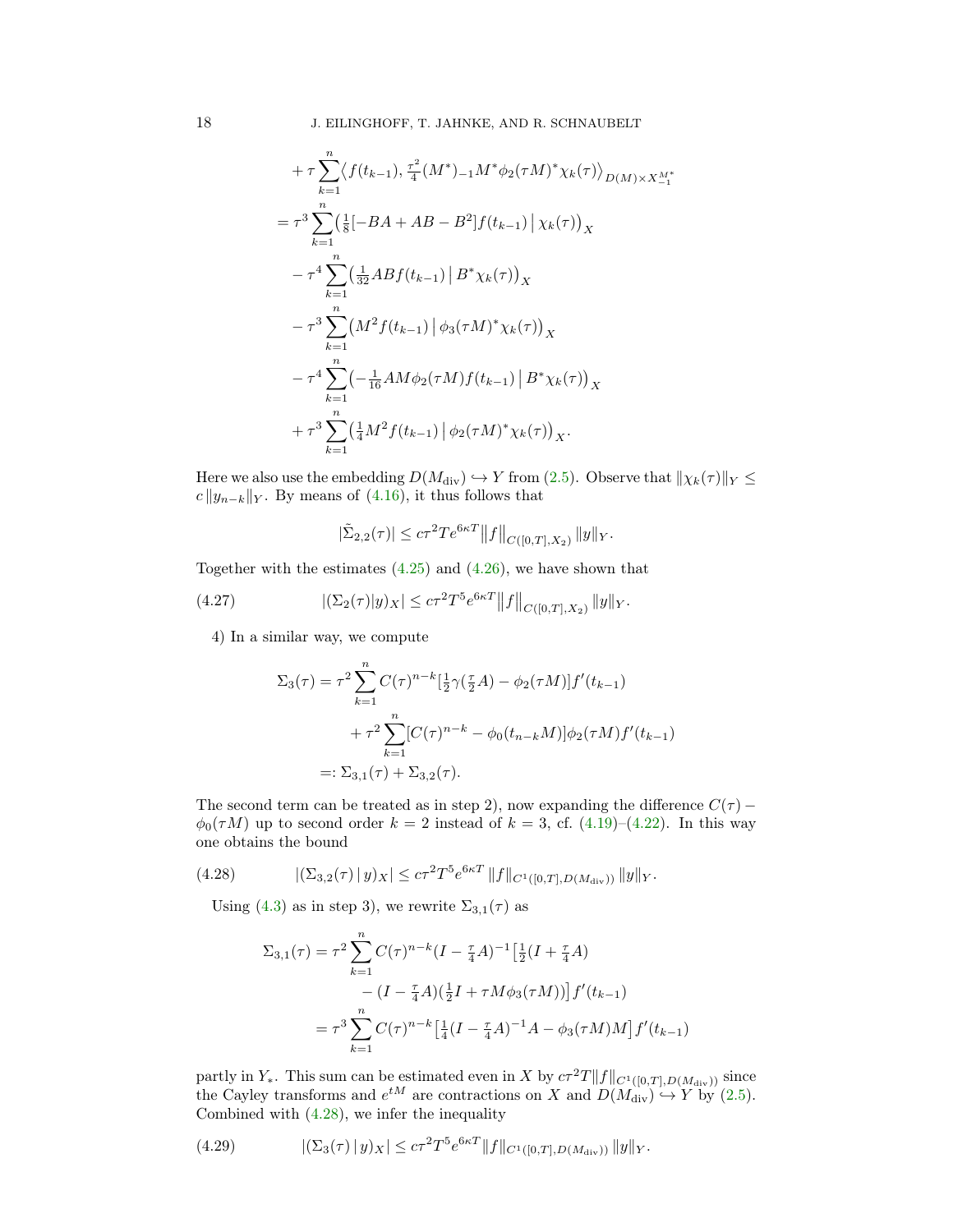The terms  $r_k(\tau)$  and  $R_k(\tau)$  from [\(4.13\)](#page-12-5) and [\(4.11\)](#page-12-6) are bounded in X by  $c\tau^2 \int_{(k-1)\tau}^{k\tau} ||f''(s)||_X \,ds$ , so that  $\Sigma_4(\tau)$  is controlled by

<span id="page-18-19"></span>(4.30) 
$$
\|\Sigma_4(\tau)\|_X \leq c\tau^2 \|f\|_{W^{2,1}([0,T],X)}.
$$

The assertion is now a consequence of the error formula  $(4.14)$  and the inequalities  $(4.18), (4.27), (4.29)$  $(4.18), (4.27), (4.29)$  $(4.18), (4.27), (4.29)$  $(4.18), (4.27), (4.29)$  $(4.18), (4.27), (4.29)$  and  $(4.30).$  $(4.30).$ П

Acknowledgments. The authors thank the anonymous referee for his/her helpful remarks and suggestions.

## REFERENCES

- <span id="page-18-14"></span>[1] R. A. Adams and J. J. F. Fournier, Sobolev spaces, New York, NY: Academic Press, 2nd ed. ed., 2003.
- <span id="page-18-15"></span>[2] H. Amann, Linear and quasilinear parabolic problems. Vol. 1: Abstract linear theory, Basel: Birkhäuser, 1995.
- <span id="page-18-13"></span>[3] M. BAUMANN, ADI finite element methods for Maxwell's equations, master's thesis, Karlsruhe Institute of Technology, Department of Mathematics, Karlsruhe, 2016.
- <span id="page-18-5"></span>[4] W. Chen, X. Li, and D. Liang, Energy-conserved splitting FDTD methods for Maxwell's equations, Numer. Math., 108 (2008), pp. 445–485, [https://doi.org/10.1007/](https://doi.org/10.1007/s00211-007-0123-9) [s00211-007-0123-9.](https://doi.org/10.1007/s00211-007-0123-9)
- <span id="page-18-6"></span>[5] W. CHEN, X. LI, AND D. LIANG, *Energy-conserved splitting finite-difference time-domain* methods for Maxwell's equations in three dimensions, SIAM J. Numer. Anal., 48 (2010), pp. 1530–1554, [https://doi.org/10.1137/090765857.](https://doi.org/10.1137/090765857)
- <span id="page-18-11"></span>[6] M. COSTABEL AND M. DAUGE, Singularities of electromagnetic fields in polyhedral domains, Archive for Rational Mechanics and Analysis, 151 (2000), pp. 221–276, [https://doi.org/](https://doi.org/10.1007/s002050050197) [10.1007/s002050050197.](https://doi.org/10.1007/s002050050197)
- <span id="page-18-17"></span>[7] R. DAUTRAY AND J.-L. LIONS, Mathematical analysis and numerical methods for science and technology. Volume 3: Spectral theory and applications, Springer, Berlin, 2nd ed., 2000. With the collaboration of Michel Artola and Michel Cessenat.
- <span id="page-18-3"></span>[8] J. EILINGHOFF, Error analysis of splitting methods for wave type equations, PhD thesis, Karlsruhe Institute of Technology, 2017, [http://dx.doi.org/10.5445/IR/1000075070.](http://dx.doi.org/10.5445/IR/1000075070)
- <span id="page-18-2"></span>[9] J. EILINGHOFF AND R. SCHNAUBELT, Error estimates in  $L^2$  of an ADI splitting scheme for the inhomogeneous Maxwell equations, CRC 1173, Preprint 2017/32, Karlsruhe Institute of Technology, 2017, [http://www.waves.kit.edu/downloads/CRC1173\\_Preprint\\_](http://www.waves.kit.edu/downloads/CRC1173_Preprint_2017-32.pdf) [2017-32.pdf.](http://www.waves.kit.edu/downloads/CRC1173_Preprint_2017-32.pdf)
- <span id="page-18-1"></span>[10] J. EILINGHOFF AND R. SCHNAUBELT, Error analysis of an ADI splitting scheme for the inhomogeneous Maxwell equations, Discrete Contin. Dyn. Syst. Ser. A, 38 (2018), pp. 5685– 5709, [https://doi.org/710.3934/dcds.2018248,](https://doi.org/710.3934/dcds.2018248) [https://doi.org/10.3934/dcds.2018248.](https://doi.org/10.3934/dcds.2018248)
- <span id="page-18-16"></span>[11] K.-J. ENGEL AND R. NAGEL, One-parameter semigroups for linear evolution equations, vol. 194 of Graduate Texts in Mathematics, Springer, Berlin, 2000.
- <span id="page-18-7"></span>[12] L. Gao, X. Li, and W. Chen, New energy identities and super convergence analysis of the energy conserved splitting FDTD methods for 3D Maxwell's equations, Math. Methods Appl. Sci., 36 (2013), pp. 440–455, [https://doi.org/10.1002/mma.2605.](https://doi.org/10.1002/mma.2605)
- <span id="page-18-8"></span>[13] L. Gao, B. Zhang, and D. Liang, The splitting finite-difference time-domain methods for Maxwell's equations in two dimensions, J. Comput. Appl. Math., 205 (2007), pp. 207– 230.
- <span id="page-18-0"></span>[14] M. HOCHBRUCK, T. JAHNKE, AND R. SCHNAUBELT, Convergence of an ADI splitting for Maxwell's equations, Numer. Math., 129 (2015), pp. 535–561, [https://doi.org/10.1007/](https://doi.org/10.1007/s00211-014-0642-0) [s00211-014-0642-0.](https://doi.org/10.1007/s00211-014-0642-0)
- <span id="page-18-12"></span>[15] M. HOCHBRUCK AND J. KÖHLER, On the efficiency of the Peaceman-Rachford ADI-dG method for wave-type problems, CRC 1173, Preprint 2017/34, Karlsruhe Institute of Technology, 2017, [http://www.waves.kit.edu/downloads/CRC1173\\_Preprint\\_2017-34.](http://www.waves.kit.edu/downloads/CRC1173_Preprint_2017-34.pdf) [pdf.](http://www.waves.kit.edu/downloads/CRC1173_Preprint_2017-34.pdf)
- <span id="page-18-4"></span>[16] Y. Huang, M. Chen, J. Li, and Y. Lin, Numerical analysis of a leapfrog ADI-FDTD method for Maxwell's equations in lossy media, Comput. Math. Appl., 76 (2018), pp. 938–956, [https://doi.org/10.1016/j.camwa.2018.05.032.](https://doi.org/10.1016/j.camwa.2018.05.032)
- <span id="page-18-18"></span>[17] D. Jerison and C. E. Kenig, The inhomogeneous Dirichlet problem in Lipschitz domains, J. Funct. Anal., 130 (1995), pp. 161–219, [https://doi.org/10.1006/jfan.1995.1067.](https://doi.org/10.1006/jfan.1995.1067)
- <span id="page-18-9"></span>[18] J. LEE AND B. FORNBERG, A split step approach for the 3-D Maxwell's equations, J. Comput. Appl. Math., 158 (2003), pp. 485–505, [https://doi.org/10.1016/S0377-0427\(03\)](https://doi.org/10.1016/S0377-0427(03)00484-9) [00484-9.](https://doi.org/10.1016/S0377-0427(03)00484-9)
- <span id="page-18-10"></span>[19] J. LEE AND B. FORNBERG, Some unconditionally stable time stepping methods for the 3D Maxwell's equations, J. Comput. Appl. Math., 166 (2004), pp. 497–523.